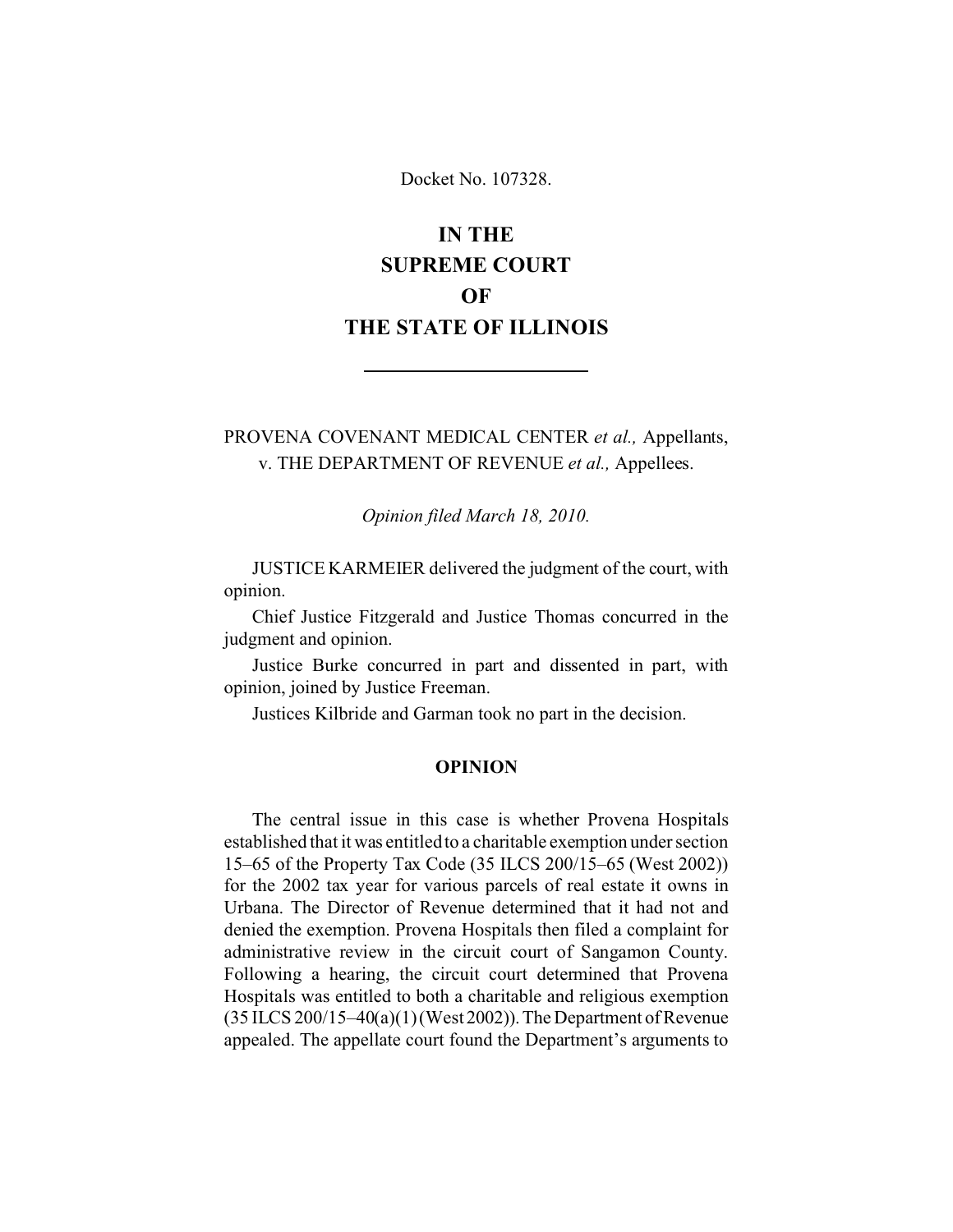be meritorious and reversed the judgment of the circuit court. 384 Ill. App. 3d 734. We granted Provena Hospitals' petition for leave to appeal. 210 Ill. 2d R. 315. We subsequently allowed the American Hospital Association, the Illinois Hospital Association, and the Catholic Health Association of the United States and related organizations to file friend of the court briefs in support of Provena Hospitals. We also granted leave to the Center for Tax and Budget Accountability and the Legal Assistance Foundation of Metropolitan Chicago to file friend of the court briefs in support of the Department of Revenue. For the reasons that follow, we now affirm the judgment of the appellate court upholding the decision by the Department of Revenue to deny the exemption.

## BACKGROUND

The appellant property owner and taxpayer in this case is Provena Hospitals. Provena Hospitals is one of four subsidiaries of Provena Health, a corporation created when the Servants of the Holy Heart and two other groups affiliated with the Roman Catholic Church merged their health-care operations.<sup>1</sup> Provena Hospitals was formed through the consolidation of four Catholic-related health-care organizations and is organized as a not-for-profit corporation under the laws of Illinois. The articles of consolidation for Provena Hospitals state that the purpose of the corporation is to "coordinate the activities of Provena Hospitals' subsidiaries or other organizations that are affiliated with Provena Hospitals as they pursue their religious, charitable, educational and scientific purposes" and "to offer at all times high quality and cost effective healthcare and human services to the consuming public."

Provena Hospitals is exempt from federal income tax under section  $501(c)(3)$  of the Internal Revenue Code (26 U.S.C.  $\S501(c)(3)$ )

<sup>&</sup>lt;sup>1</sup>According to Provena Health's table of organization, its other three units are Provena Senior Services, which operates numerous nursing homes and adult care facilities; Provena Home Care; and Provena Ventures, which consists of Provena Properties and Provena Enterprises. Provena Enterprises, in turn, is comprised of Medicentre Laboratories and Bennett Operating Company.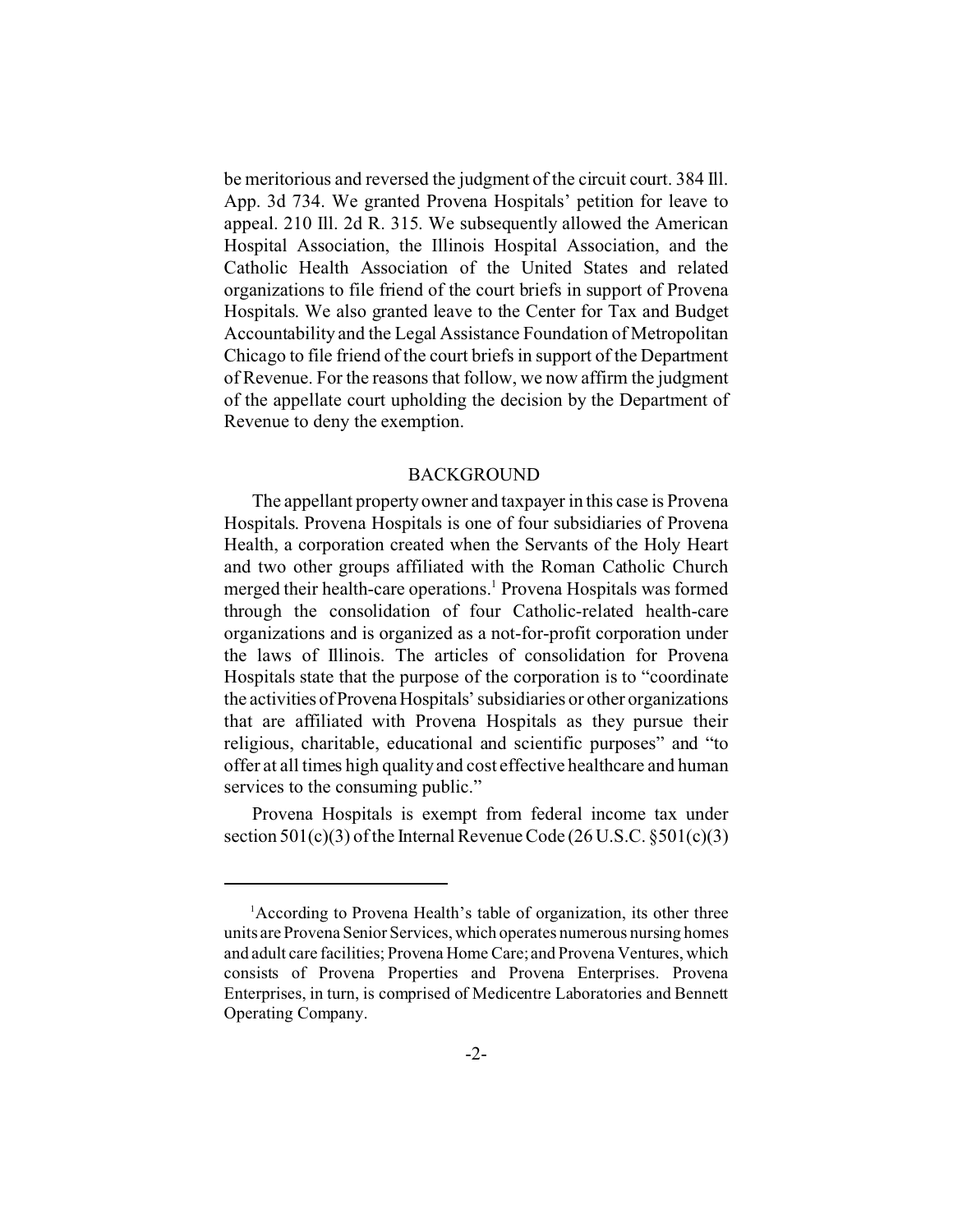(1988)). The Illinois Department of Revenue has also determined that the corporation is exempt from this state's retailers' occupation tax (see 35 ILCS 120/1 *et seq.* (West 2002)), service occupation tax (see 35 ILCS 115/1 *et seq.* (West 2002)), use tax (see 35 ILCS 105/1 *et seq.* (West 2002)), and service use tax (see 35 ILCS 110/1 *et seq*. (West 2002)). In addition, the Illinois Attorney General has concluded that the corporation "meets the qualifications of Section 3(a) of 'An Act to Regulate Solicitation and Collection of Funds for Charitable Purposes' [225 ILCS 460/3(a) (West 2002)] and Section 4 of 'The Charitable Trust Act' [760 ILCS 55/1 (West 2002)]" and constitutes a religious organization exempt from filing annual financial reports under those statutes.

Provena Hospitals owns and operates six hospitals, including Provena Covenant Medical Center (PCMC), a full-service hospital located in the City of Urbana. PCMC was created through the merger of Burnham City Hospital and Mercy Hospital. It is one of two general acute care hospitals in Champaign/Urbana and serves a 13 county area in east central Illinois. The services it provides include a 24-hour emergency department; a birthing center; intensive care, neonatal intensive care, and pediatrics units; surgical, cardiac care, cancer treatment, rehabilitation and behavioral health services; and home health care, including hospice. It offers case management services to assist older persons to remain in their homes and runs various support groups and health-related classes. It also provides smoking cessation clinics and screening programs for high cholesterol and blood pressure as well as pastoral care.

PCMC maintains between 260 and 268 licensed beds. Each year it admits approximately "10,000 inpatients and 100,000 outpatients." Some 60% of its inpatient admissions originate through the hospital's emergency room, which treats some 27,000 visitors annually.

PCMC provides an emergency department because it is required to do so by the Hospital Emergency Service Act (210 ILCS 80/0.01 *et seq*. (West 2002)). Where emergency room services are offered, a certain level of health care is required to be provided to every person who seeks treatment there. That is so as a matter of both state (210 ILCS 80/1 (West 2002); see also 210 ILCS 70/1 (West 2002)) and federal (42 U.S.C. §1395dd) law.

Staffing PCMC are approximately 1,000 employees, 400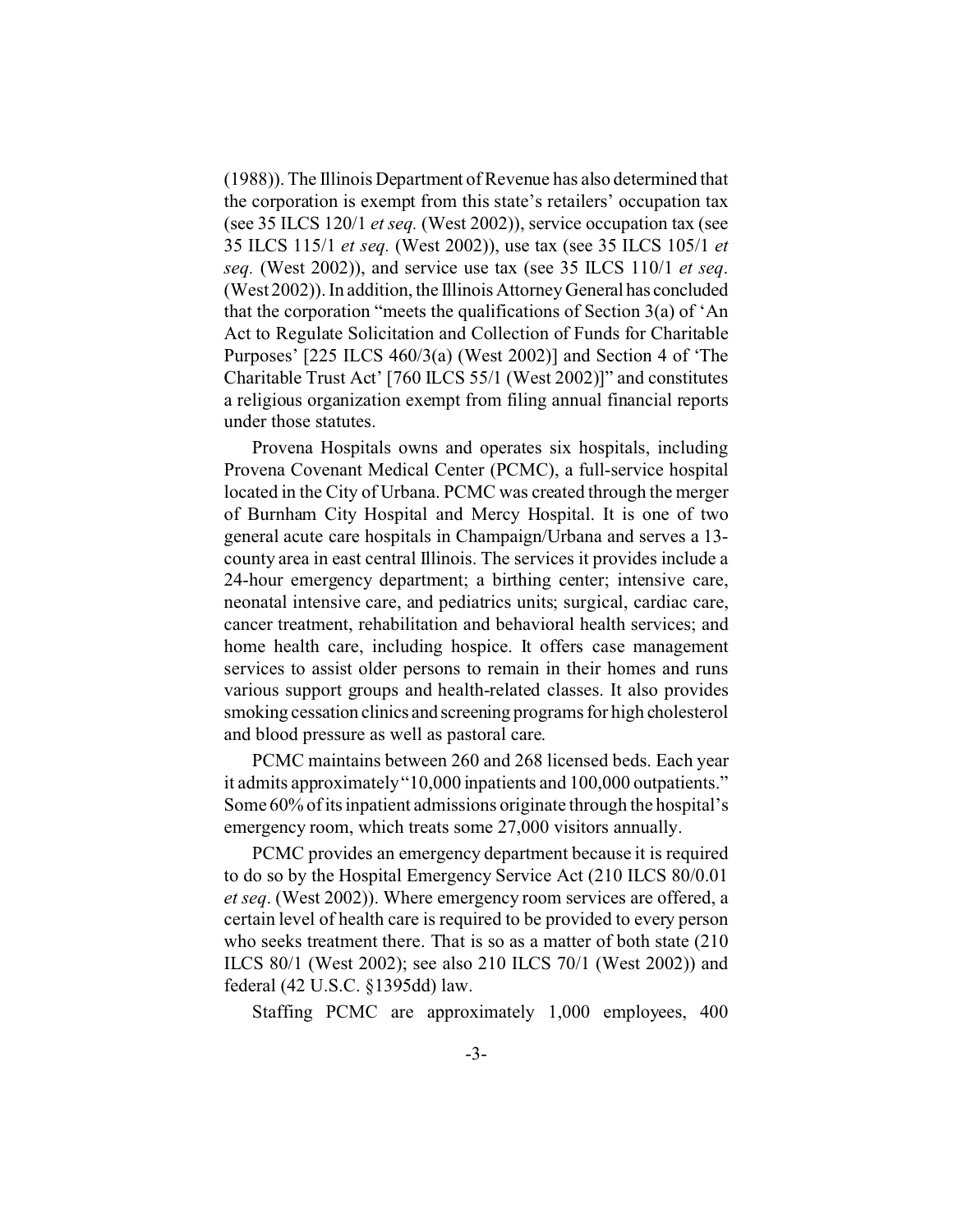volunteers and 200 physicians. The physicians are not employed or paid by the hospital. They are merely credentialed to provide services there in exchange for paying \$50 per year in dues to the hospital's library fund, and agreeing to serve on hospital committees and to be on call to attend patients without their own physicians. With respect to the emergency department, PCMC contracts with a for-profit private company to provide the necessary physicians. The company, not the hospital, bills patients and any third-party payors directly for emergency room services. The company likewise pursues payment of those bills independently from PCMC.

Just as PCMC relies on private physicians to fill its medical staff, it utilizes numerous third-party providers to furnish other services at the hospital. Among these are pharmacy, laundry, MRI/CT and lab services, and staffing for the rehabilitation and cardiovascular surgery programs. The company providing lab services is one of the businesses owned by Provena Enterprises, a Provena Health subsidiary. It is operated for profit.

Provena Hospitals' employees do notwork gratuitously. Everyone employed by the corporation, including those with religious affiliations, are paid for their services. Compensation rates for senior executives are reviewed annually and compared against national surveys. Provena Health "has targeted the 75th percentile of the market for senior executive total cash compensation."

According to the record, PCMC's inpatient admissions encompass three broad categories of patients: those who have private health insurance, those who are on Medicare or Medicaid, and those who are "self pay (uninsured)." PCMC has agreements with some private third-party payers which provide for payment atrates different from "its established rates." The payment amounts under these agreements cover the actual costs of care. The amounts PCMC receives from Medicare and Medicaid are not sufficient to cover the costs of care. Although PCMC has the right to collect a certain portion of the charges directly from Medicare and Medicaid patients and has exercised that right, there is still a gap between the amount of payments received and the costs of care for such patients. For 2002, PCMC calculated the difference to be \$7,418,150 in the case of Medicare patients and \$3,105,217 for Medicaid patients.

PCMC was not required to participate in the Medicare and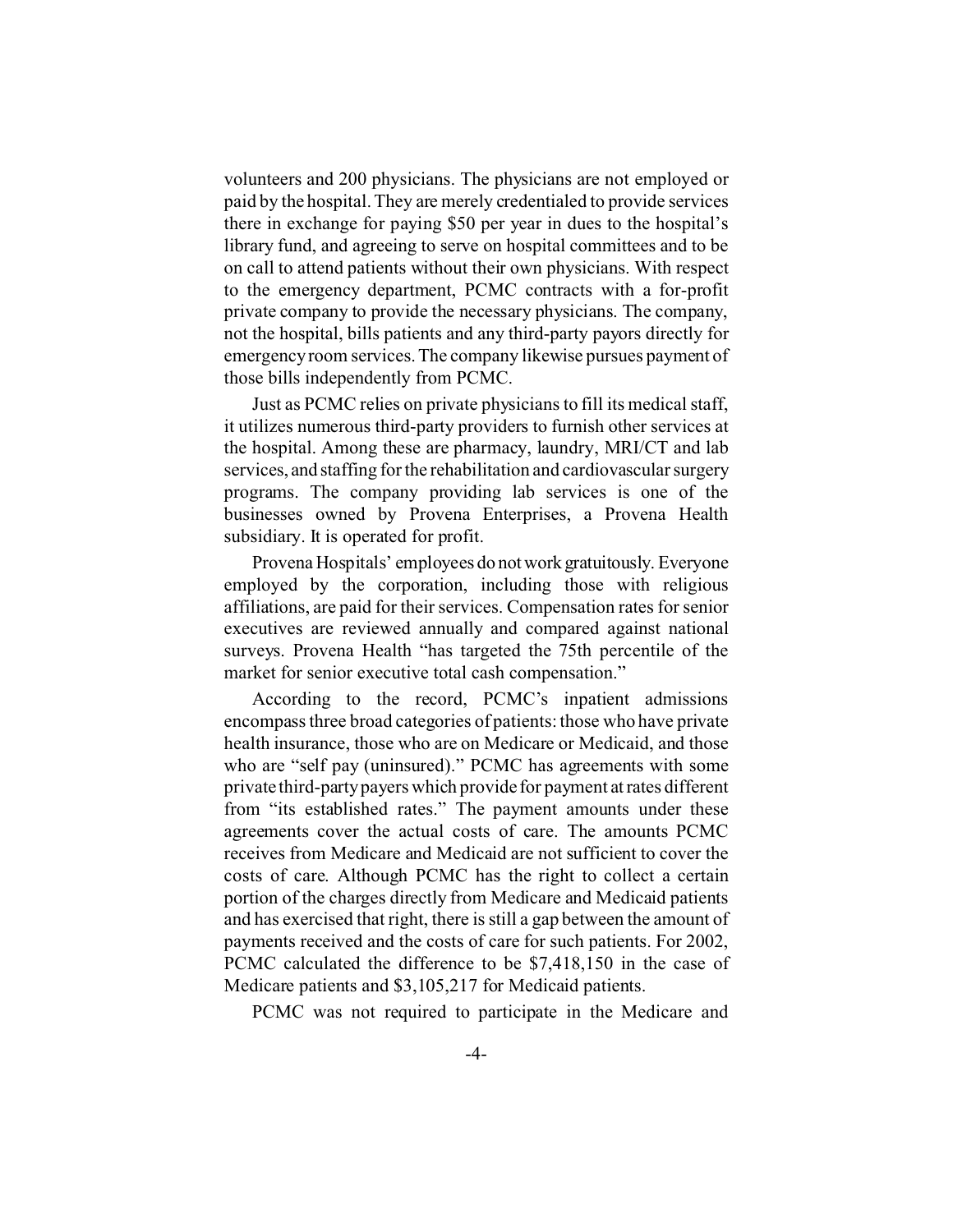Medicaid programs, but did so because it believed participation was "consistent with its mission." Participation was also necessary in order for Provena Hospitals to qualify for tax exemption under federal law. In addition, it provided the institution with a steady revenue stream.

During 2002, Provena Hospitals' "net patient service revenue" was \$713,911,000, representing approximately 96.5% of the corporation's total revenue. No findings were made regarding the precise source of the remainder of its revenue. Provena Hospitals' "expenses and losses" exceeded its "revenue and gains" during this period by \$4,869,000. In other words, the corporation was in the red. The following year, this changed. The corporation's revenue and gains exceeded its expenses and losses by \$10,548,000.

Of Provena Hospitals' "net patient service revenue" for 2002, \$113,494,000, or approximately 16%, was generated by PCMC. Unlike its parent, PCMC realized a net gain of income over "expenses and losses" of \$2,165,388 for that year. This surplus existed even after provision for uncollectible accounts receivable (*i.e.*, bad debt) in the amount of \$7,101,000. Virtually none of PCMC's income was derived from charitable contributions. The dollar amount of "unrestricted donations" received by PCMC for the year ending Dec. 31, 2002, was a mere \$6,938.

PCMC experienced a modest net loss in 2003. The record discloses, however, that Provena Hospitals' auditors showed accrued property tax liabilities in the amount of \$1.1 million per year for both 2002 and 2003 in the accounts payable and accrued expenses portions of the 2003 balance sheet. Had only the 2003 property tax been posted against the revenue and gains for 2003, that year would also have shown a net gain for PCMC.

In years when PCMC realizes a net gain, the gain is "reinvested in order to sustain and further [the corporation's] charitable mission and ministry." No findings were made regarding how much of the reinvestment occurs at PCMC and how much is allocated to other aspects of Provena Hospitals' operations. Nor were specific findings made regarding the particular purposes to which the reinvested funds were put. The record indicates, however, that PCMC "generally needs approximately two to four million dollars in margin each year to replace broken items and fix non-operating equipment."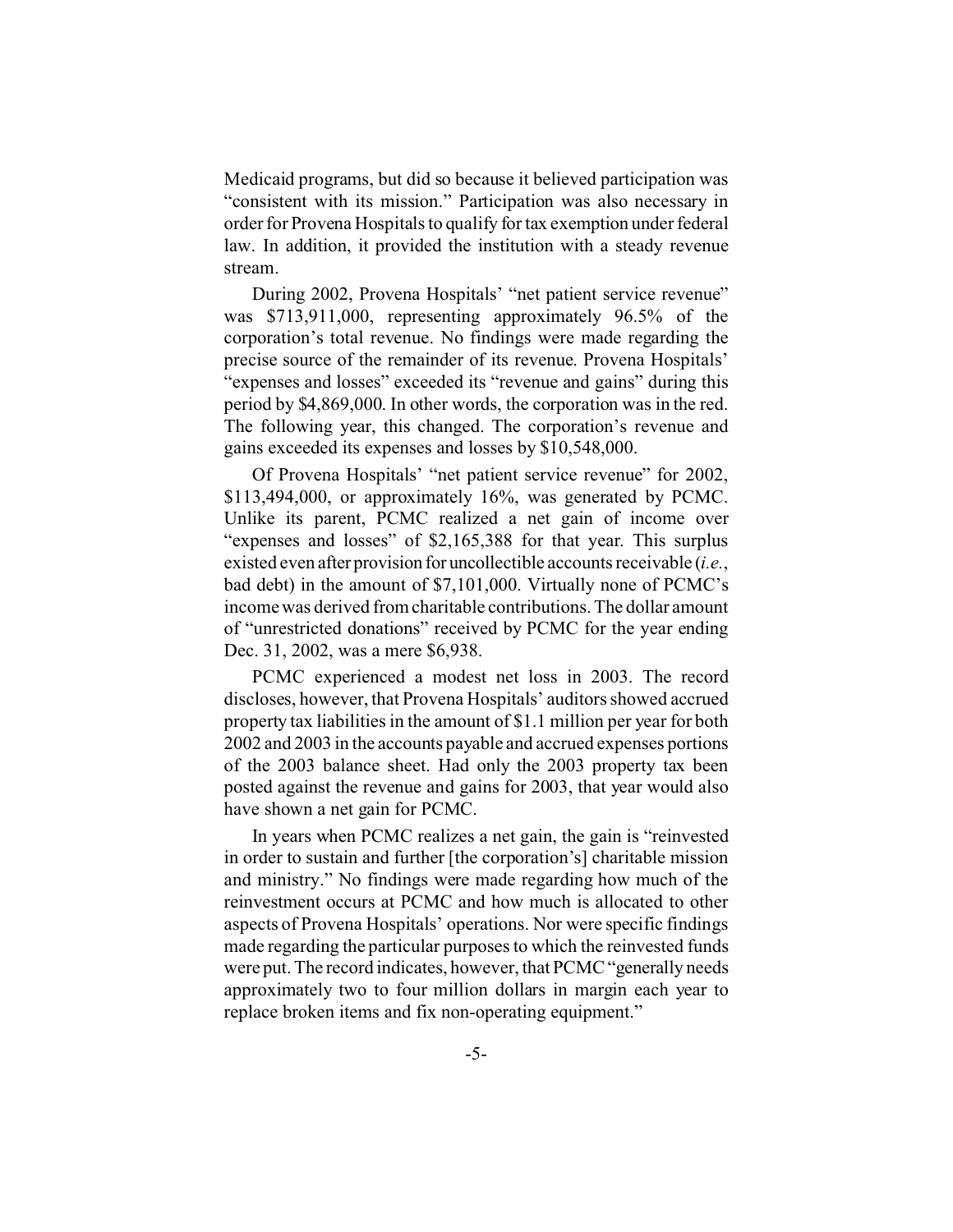In 2002, PCMC budgeted \$813,694 for advertising and advertised in newspapers, phone directories, event playbills, and Chamber of Commerce publications; on television and radio; and through public signage. Its also advertised using "booths, tables, and/or tents at community health or nonprofit fundraising events; sponsorship of sports teams and other community events; and banner advertisements at sponsored community events." The ads taken out by PCMC in 2002 covered a variety of matters, including employee want ads. None of its ads that year mentioned free or discounted medical care.<sup>2</sup>

While not mentioned in PCMC's advertisements, a charity care policy was in place at the hospital, and the parties stipulated that PCMC's staff made "outreach efforts to communicate the availability of charity care and other assistance to patients." The charity care policy, which was shared with at least one other hospital under Provena Hospitals' auspices, provided that the institution would "offer, to the extent that it is financially able, admission for care or treatment, and the use of the hospital facilities and services regardless of race, color, creed, sex, national origin, ancestry or ability to pay for these services."<sup>3</sup>

The charity policy was not self-executing. An application was required. Whether an application would be granted was determined by PCMC on a case-by-case basis using eligibility criteria based on federal poverty guidelines. A sliding scale was employed. Persons whose income was below the guidelines were eligible for "a  $100\%$ 

<sup>&</sup>lt;sup>2</sup>In subsequent years, Provena Hospitals altered its advertisements and increased its efforts to communicate the availability of charity care to patients. The case before us is concerned only with the situation as of 2002. With respect to that time period, the Director of Revenue bluntly concluded that "the record does not show that [PCMC] made any material effort to publicize the availability of charity care to those who were most in need of it."

<sup>&</sup>lt;sup>3</sup>Of course, to the extent this policy addresses racial and other forms of noneconomic discrimination, it does not concern "charity" at all as we use that term today. Treating all persons equally regardless of such factors as race, religion or gender is no longer considered a matter of grace. In most situations, it is a legal requirement.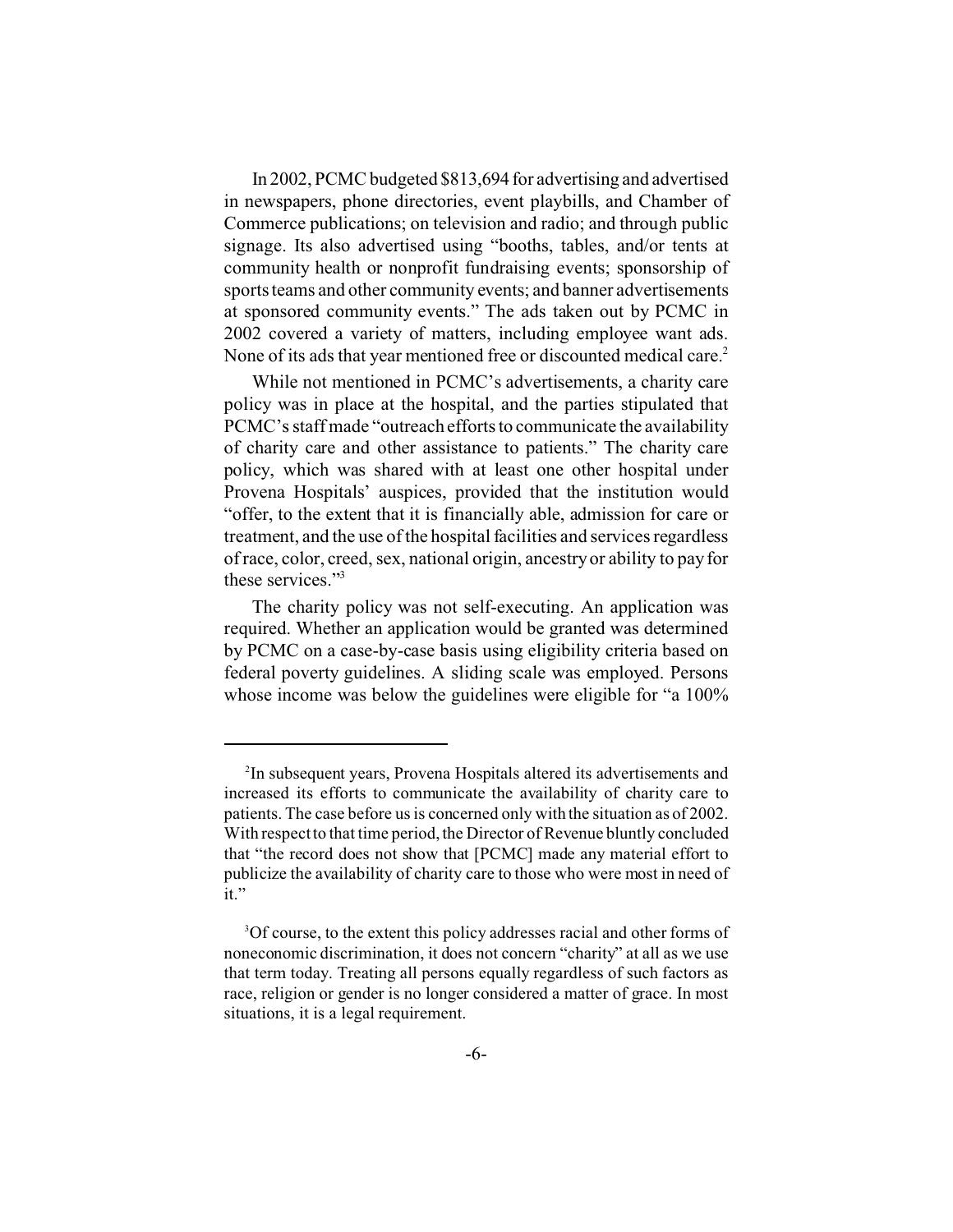reduction from the patient portion of the billed charges." Persons whose income was not more than 125% of the guidelines could qualify for a 75% reduction. With an income level not more than 150% of the guidelines the discount fell to 50%. At an income level not more than 200% of the guidelines, the potential reduction was 25%.<sup>4</sup> Eligibility was also affected by the value of an applicant's assets. Patients who qualified based on low income might nevertheless be rendered ineligible if the equity in their principal residence exceeded \$10,000 or they held other assets valued at more than \$5,000.

PCMC's policy specified that the hospital would give a charity care application to anyone who requested one, but it was the patient's responsibility to provide all the information necessary to verify income level and other requested information. To verify income, a patient was required to present documentation "such as check stubs, income tax returns, and bank statements."

PCMC believed that its charity care program should be the payer of last resort. It encouraged patients to apply for charity care before receiving services, and if a patient failed to obtain an advance determination of eligibility under the program, normal collection practices were followed. PCMC would look first to private insurance, if there was any; then pursue any possible sources of reimbursement from the government. Failing that, the hospital would seek payment from the patient directly.

Short-term collection matters were handled by Provena Hospitals' "Extended Business Office." Staffed by a small group of employees in Joliet, the Extended Business Office would typically make three or four phone calls and send three or four statements to patients owing outstanding balances.<sup>5</sup> If a balance remained unpaid following such

<sup>4</sup>Uninsured patients appear to have been billed for services at PCMC's full "established" rates. Using Provena Hospitals' figures, its actual cost of service was only about 47% of the price it charged such patients. As a result, the corporation could still garner a surplus in cases where it conferred discounts at the 25% and 50% levels.

<sup>5</sup>Provena Hospitals' explanation for utilizing collection agencies was that its own financial system "[did] not have a mechanism for sending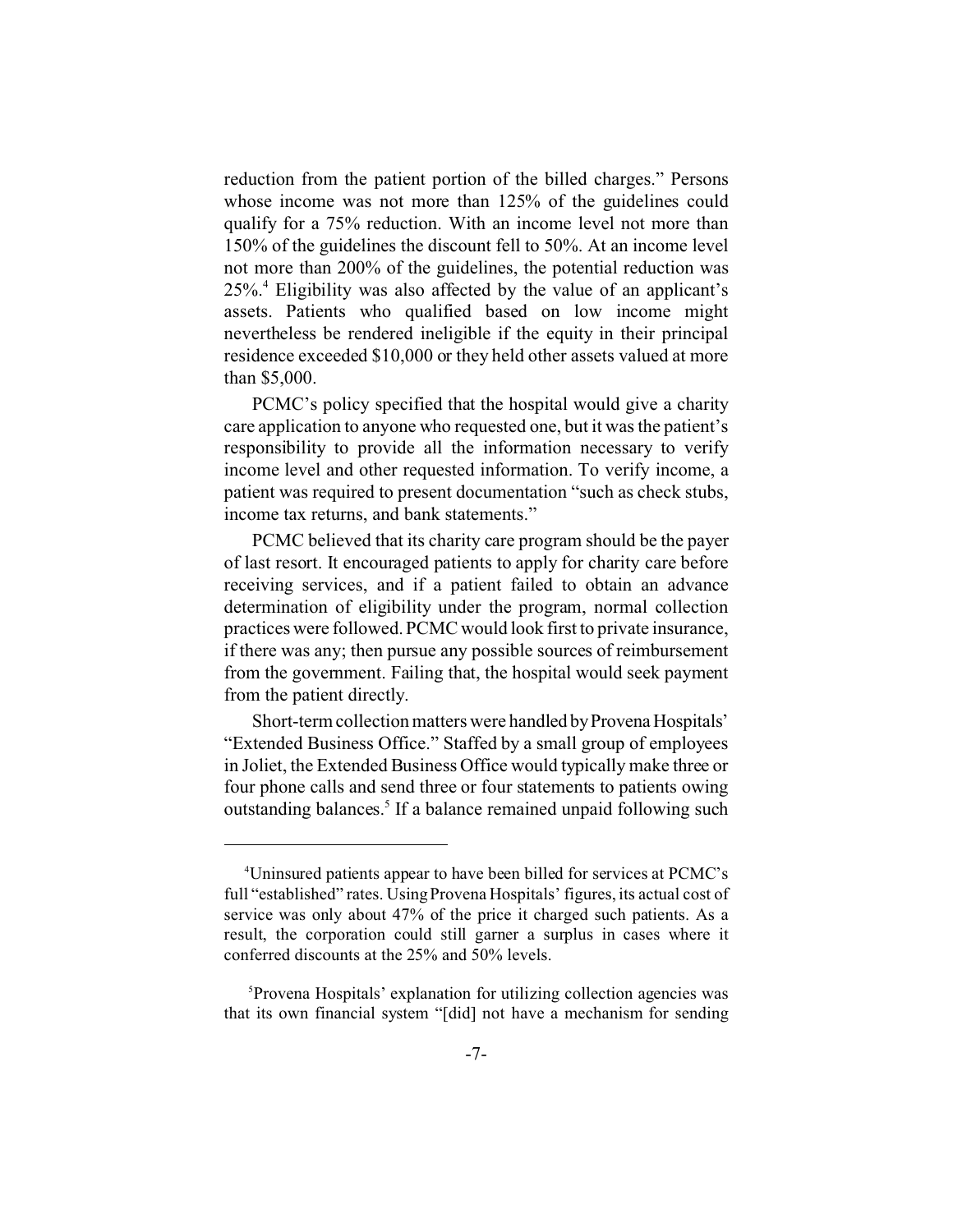efforts, which typically did not extend beyond three months, Provena Hospitals would treat the account as "bad debt" and refer it to a collection agency. From time to time, the collection agencies would seek and were given authorization to pursue legal action against an account "on which, over the course of several months, the agency had not received any response, cooperation or payment from the patient." Provena Hospitals' decision as to whether to pursue legal action against a patient depended on review of the particular account. During 2002, it did not have a blanket policy requiring referral to a collection attorney in every case.

The fact that a patient's account had been referred to collection did not disqualify the patient from applying to the charity care program. Applications would be considered "[a]t any time during the collection process." PCMC had financial counselors to assist patients with paying outstanding balances and review all payment options with them. The counselors helped patients seek and qualify for financial assistance from other sources. Where a patient was given an application for charity care but failed to return it, the counselors would send letters and call the patients to remind them to do so.

During 2002, the amount of aid provided by Provena Hospitals to PCMC patients under the facility's charity care program was modest. The hospital waived \$1,758,940 in charges, representing an actual cost to it of only \$831,724. This was equivalent to only 0.723% of PCMC's revenues for that year and was \$268,276 less than the \$1.1 million in tax benefits which Provena stood to receive if its claim for a property tax exemption were granted.<sup>6</sup>

The number of patients benefitting from the charitable care program was similarly small. During 2002, only 302 of PCMC's

statements to patients on a long-term basis."

<sup>6</sup>The disparity between the amount of free or discounted care dispensed and the amount of property tax that would be saved through receipt of a charitable exemption is in no way unique to the case before us here. Excluding bad debt, "the amount of uncompensated care provided by as many as three-quarters of nonprofit hospitals is less than their tax benefits." J. Colombo, *Federal and State Tax Exemption Policy, Medical Debt and Healthcare for the Poor*, 51 St. Louis L.J. 433, 433 n.2 (2007).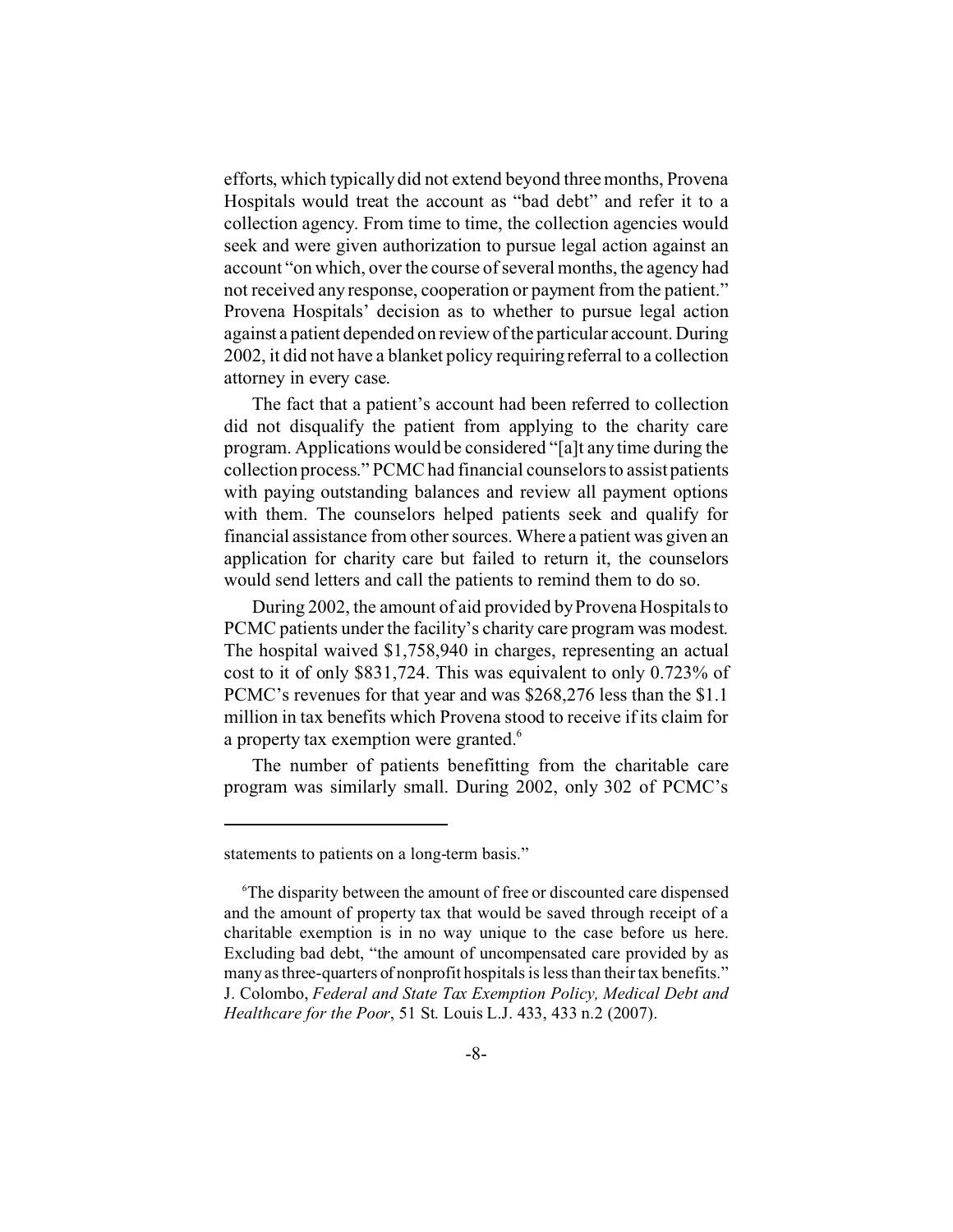10,000 inpatient and 100,000 outpatient admissions were granted reductions in their bills under the charitable care program. That figure is equivalent to just 0.27% of the hospital's total annual patient census.

The PCMC complex is comprised of 43 separate real estate parcels. The main PCMC hospital building consists of parcels bearing the parcel identification numbers 91-21-07-404-001 through 91-21- 07-404-010 and measures 395,685 square feet. Of this, 795 square feet (0.2% of the total) are used for the outpatient pharmacy; 1,592 square feet (0.4%) are devoted to the gift shop; 3,933 square feet (0.99%) are leased to the Board of Trustees of the University of Illinois; and 9,319 square feet (2.4%) are occupied by the hospital's emergency department. An additional 22,065 square feet (5.6%) is leased to for-profit entities or otherwise used for purposes which, the parties agree, render the space ineligible for any real estate tax exemption.

In addition to the main hospital building, the PCMC complex includes a parking garage, which consists of parcels numbered 91-21- 07-408-001 through 91-21-07-408-011; a cancer center, consisting of parcels 91-21-07-403-006 through 91-21-07-403-009; the cancer center's parking lot, which includes parcels 91-21-07-403-001 through 91-21-07-403-005; the Crisis NurseryofChampaign/Urbana, which occupies parcels 91-21-07-407-001 through 91-21-07-407-003; and the Crisis Center's parking lot, situated on parcel 91-21-07-407- 004. The complex also includes six additional parking lots: B, which is on parcel 46-21-07-336-001; C, which consists of parcel 46-21-07- 338-006; D, which is located on parcel 46-21-07-337-006; E, which is on a parcel identified as 91-21-07-408-012; H, which includes parcels numbered 46-21-07-336-002 and 46-21-07-336-003; and a lot for PCMS employees covering parcels 91-21-07-409-18, 91-21-07- 409-19, and 91-21-07-409-23.

Provena Hospitals applied to the Champaign County board of review to exempt all 43 of the parcels in the PCMC complex from property taxes for 2002. Exemption was requested under section 15–65(a) of the Property Tax Code (35 ILCS 200/15–65(a) (West 2002)) on the grounds that the parcels were owned by an institution of public charity and that the property was "actually and exclusively used for charitable or beneficent purposes, and not leased or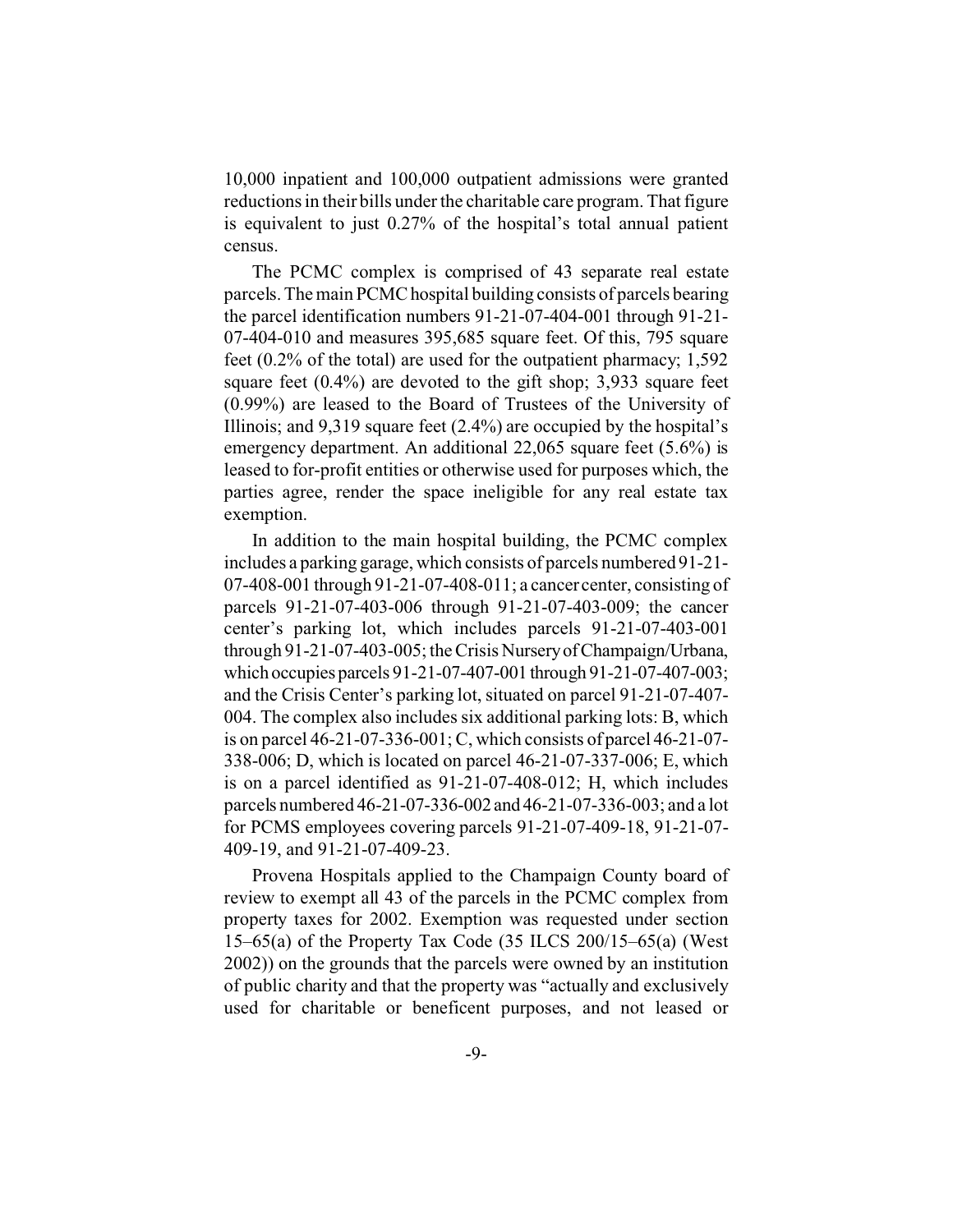otherwise used with a view to profit." The board of review recommended this application be denied. The Illinois Department of Revenue agreed and denied the application in February of 2004, ruling that the property "was not in exempt ownership" and "not in exempt use."

As suggested earlier in this opinion, the tax to which the disputed property was subject totaled approximately \$1.1 million. In March of 2004, PCMC paid that sum, under protest, to the treasurer of Champaign County.<sup>7</sup> It then filed a timely petition for a hearing on the exemption decision pursuant to section 8–35(b) of the Property Tax Code (35 ILCS 200/8–35(b) (West 2002)). The parties subsequently realized that because PCMC itself is not a legal "person," the exemption request should be treated as if it had been submitted by Provena Hospitals, which holds title to the 43 parcels at issue here. Because the parties agree that Provena Hospitals is the proper party to seek the exemption, we shall consider it to be the true applicant, as did the appellate court. 384 Ill. App. 3d 734.

In requesting a hearing on denial of the exemption, counsel for Provena Hospitals asserted that it could provide "clear evidence that it is a charitable organization entitled to charitable exemptions for the subject properties in accordance with section 15–65 of the Property Tax Code (35 ILCS 200/15–65 (West 2002)), Illinois case law and exemption determinations made by [the Department of Revenue] for other charitable institutions." Initially, no claim was made that any of the 43 subject properties might also qualify for exemption under section 15–40 of the Property Tax Code (35 ILCS 200/15–40 (West 2002)), which pertains to property used exclusively for "religious purposes," "school and religious purposes," or "orphanages," or that they might be exempt from property tax under any other provision of Illinois law. Later in the proceedings, however, Provena Hospitals asserted that the evidence "also conclusively establishes that [the] property also qualifies for exemption based on religious use."

<sup>7</sup>Provena Hospitals subsequently managed to obtain a refund of the tax pending this appeal. The propriety of that refund is the subject of a separate appeal, and Provena has acknowledged that it could be ordered to repay any taxes legally levied against it.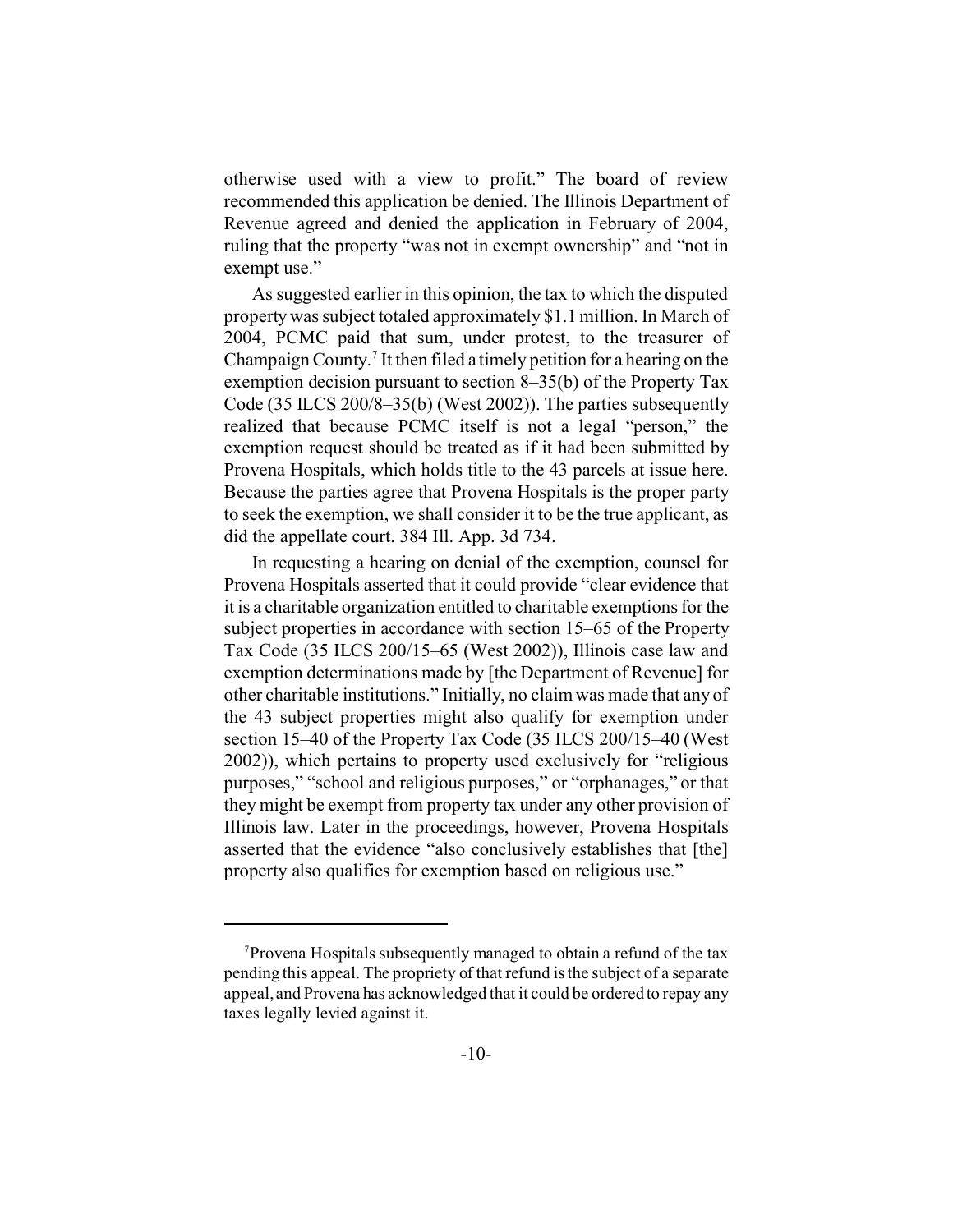After a lengthy hearing at which voluminous evidence was presented, the administrative law judge (ALJ) assigned to the case recommended that 94.4% of the subject parcels be granted a charitable exemption. She did not address and made no findings regarding Provena Hospitals' alternate claim for a religious exemption.

The Director of Revenue rejected the ALJ's recommendation. He believed that under the evidence and the law, Provena Hospitals had failed to meet its burden of establishing that the property at issue here qualified for a charitable exemption. The Director further concluded that the property did not qualify for a religious exemption under section 15–40 of the Property Tax Code (35 ILCS 200/15–40 (West  $2002)$ <sup>8</sup>

The circuit court of Sangamon County disagreed with the Director on both counts. In a written order entered on administrative review pursuant to the Administrative Review Law (735 ILCS 5/3–101 *et seq*. (West 2002)), the circuit court held that Provena Hospitals was entitled to both a charitable tax exemption and a religious tax exemption for the subject parcels. As noted earlier in this opinion, the appellate court subsequently reversed. Rejecting the circuit court's view, it held that the Director's decision to deny Provena Hospitals either a charitable or religious exemption for the disputed property was not clearly erroneous. 384 Ill. App. 3d 734. It is in this posture that the matter now comes before our court.

## ANALYSIS

The parcels of real estate at issue in this case are all located in Champaign County, which has fewer than 3 million inhabitants. In

<sup>8</sup> In turning down Provena Hospitals' claim for a religious exemption, the Director wrote that he was concurring "with the ALJ's recommendation that the property does not qualify for the religious purpose exemption." Because the ALJ did not address the religious purpose exemption, this was obviously a misstatement by the Director. It is evident, however, that the Director did not believe that the hospital complex was entitled to a property tax exemption under any of the bases claimed, including use for religious purposes, and his decision is the one under review.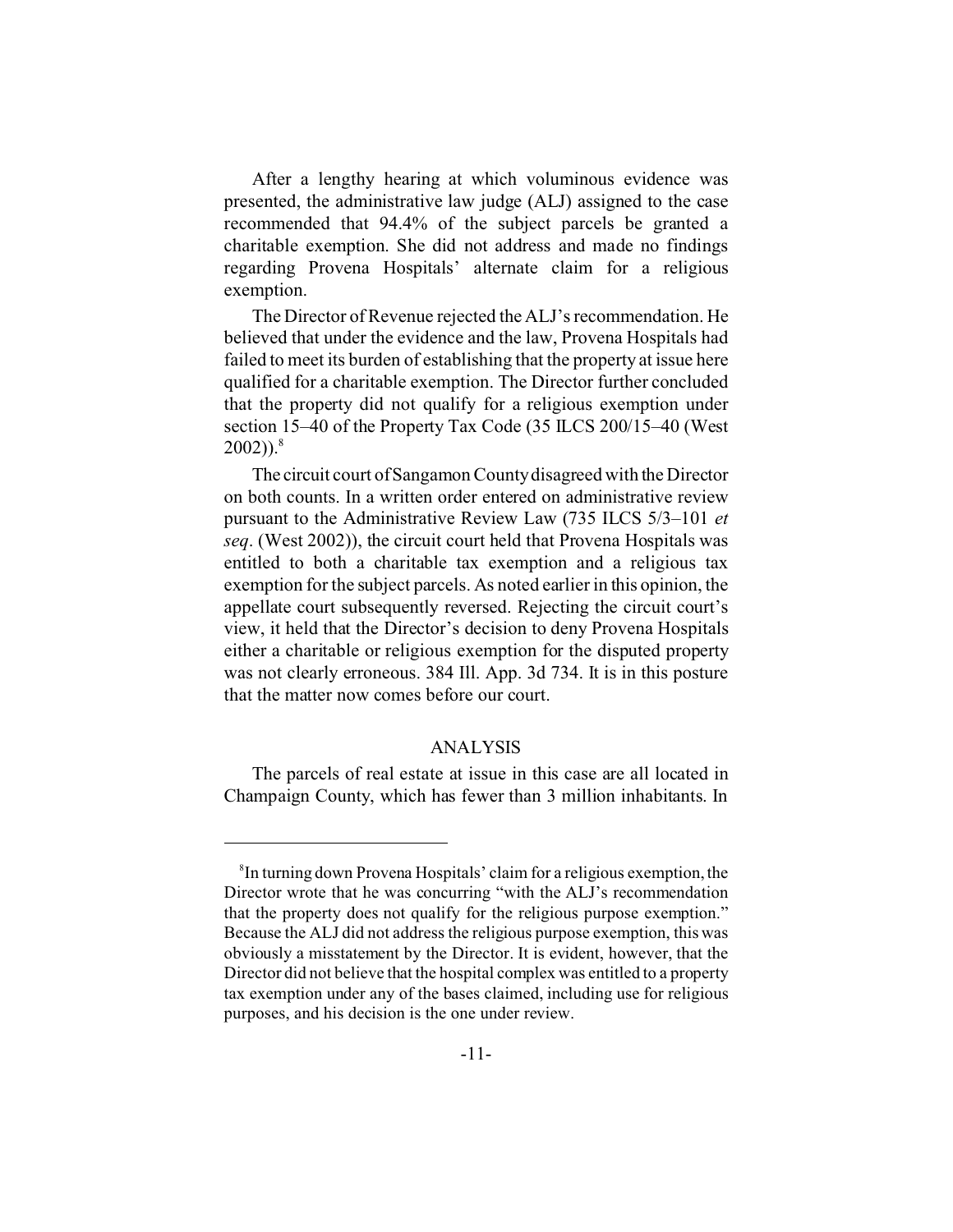such counties, applications for exemption from property tax aremade, in the first instance, to the county board of review or board of appeals. See 35 ILCS 200/15–5, 16–70 (West 2002). The county board's decision, however, is not final except as to homestead exemptions. With applications for all other exemptions, the matter is forwarded to the Department of Revenue for a determination as to "whether the property is legally liable to taxation." 35 ILCS 200/16–70 (West 2002). The Department of Revenue's procedures with respect to exemption decisions are governed by section 8–35 of the Property Tax Code (35 ILCS 200/8–35 (West 2002)), and such decisions by the Department are subject to judicial review in accordance with the Administrative Review Law (735 ILCS 5/3–101 *et seq.* (West 2002)). 35 ILCS 200/8–40 (West 2002).

When an appeal is taken to the appellate court following entry of judgment by the circuit court on administrative review, it is the decision of the administrative agency, not the judgment of the circuit court, which is under consideration. See *Anderson v. Department of Professional Regulation*, 348 Ill. App. 3d 554, 560 (2004). Similarly, when we grant leave to appeal from a judgment of the appellate court in an administrative review case, as we did here, it is the final decision of the administrative agency, not the judgment of the circuit court or the appellate court, which is before us. *Wade v. City of North Chicago Police Pension Board*, 226 Ill. 2d 485, 504 (2007); *Sangamon County Sheriff's Department v. Illinois Human Rights Comm'n*, 233 Ill. 2d 125, 136 (2009).

Judicial review of administrative decisions is subject to important constraints regarding the issues and evidence that may be considered. If an argument, issue, or defense was not presented in the administrative proceedings, it is deemed to have been procedurally defaulted and may not be raised for the first time before the circuit court. *Cinkus v. Village of Stickney Municipal Officers Electoral Board*, 228 Ill. 2d 200, 213 (2008). In addition, "[t]he findings and conclusions of the administrative agency on questions of fact shall be held to be prima facie true and correct" and "[n]o new or additional evidence in support of or in opposition to any finding, order, determination or decision of the administrative agency shall be heard by the court." 735 ILCS 5/3–110 (West 2002). Consistent with these statutory mandates, we have held that "it is not a court's function on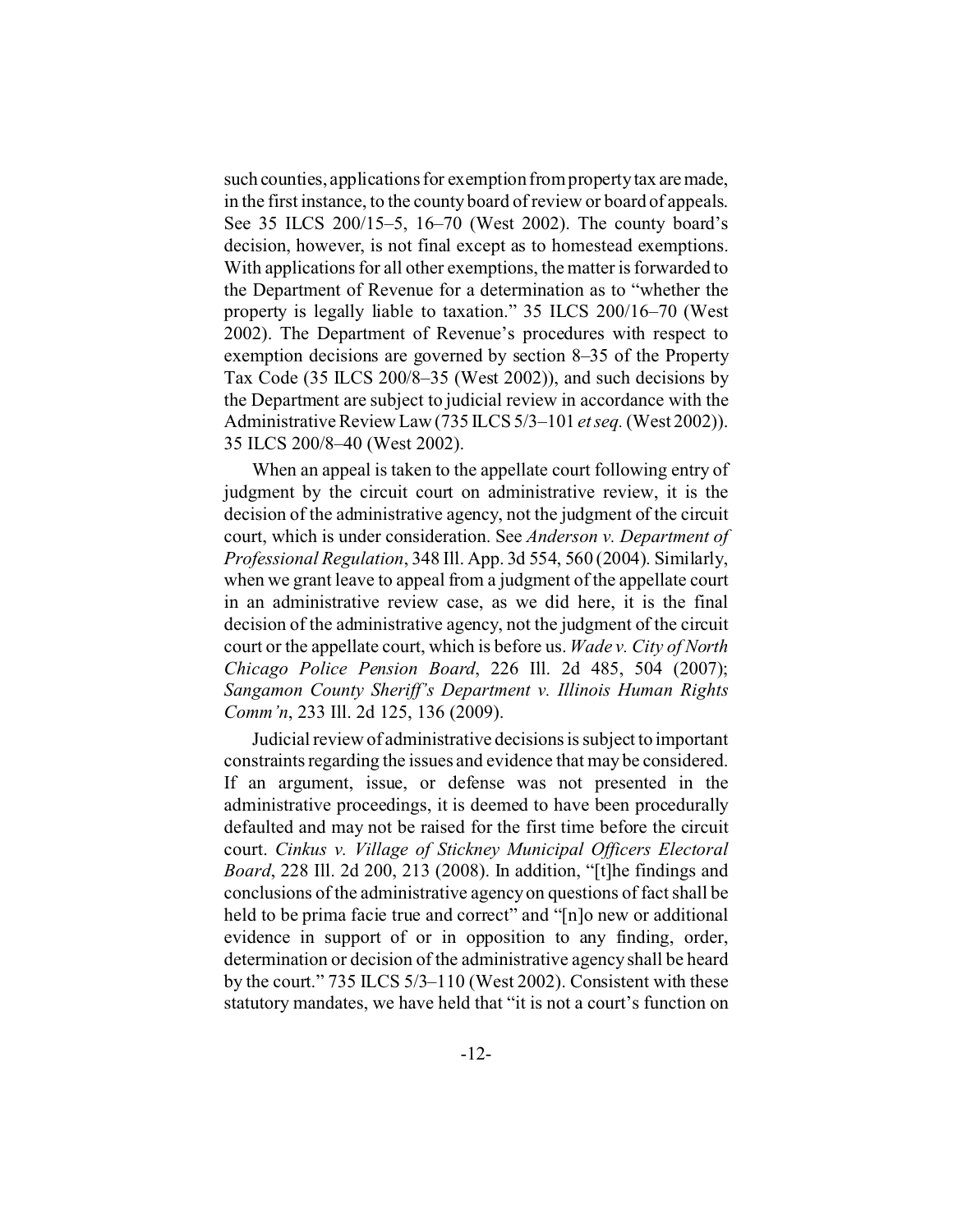administrative review to reweigh evidence or to make an independent determination of the facts." *Kouzoukas v. Retirement Board of the Policemen's Annuity & Benefit Fund*, 234 Ill. 2d 446, 463 (2009). When an administrative agency's factual findings are contested, the court will only ascertain whether such findings of fact are against the manifest weight of the evidence. *Cook County Republican Party v. Illinois State Board of Elections*, 232 Ill. 2d 231, 244 (2009).

The standard of review is different when the only point in dispute is an agency's conclusion on a point of law. There, the decision of the agency is subject to *de novo* review by the courts.<sup>9</sup> Yet a third standard governs when the dispute concerns the legal effect of a given set of facts, *i.e*., where the historical facts are admitted or established, the rule of law is undisputed, and the issue is whether the facts satisfy the statutory standard. In such cases, which we have characterized as involving a mixed question of law and fact, an agency's decision is reviewed for clear error.*Exelon Corp. v. Department of Revenue*, 234 Ill. 2d 266, 273 (2009).

In the case before us now, the historical facts are not disputed and the governing legal principles are well established. The sole question is whether, under the facts present here, the real property at issue in this case qualifies for an exemption from taxation under the Property Tax Code (35 ILCS 200/1–1 *et seq.* (West 2002)). Under the standards just discussed, this presents a mixed question of law and fact and will therefore be set aside only if clearly erroneous. See *Swank v. Department of Revenue*, 336 Ill. App. 3d 851, 861 (2003); *Metropolitan Water ReclamationDistrict ofGreater Chicago*, 313 Ill. App. 3d at 475. This standard is "significantly deferential." See *LeaderTreks, Inc. v. Department of Revenue*, 385 Ill. App. 3d 442, 446 (2008). An administrative decision will be set aside as clearly

<sup>9</sup>Even where review is *de novo*, an agency's construction is entitled to substantial weight and deference. Courts accord such deference in recognition of the fact that agencies make informed judgments on the issues based upon their experience and expertise and serve as an informed source for ascertaining the legislature's intent. See *Metropolitan Water Reclamation District of Greater Chicago v. Department of Revenue*, 313 Ill. App. 3d 469, 475 (2000).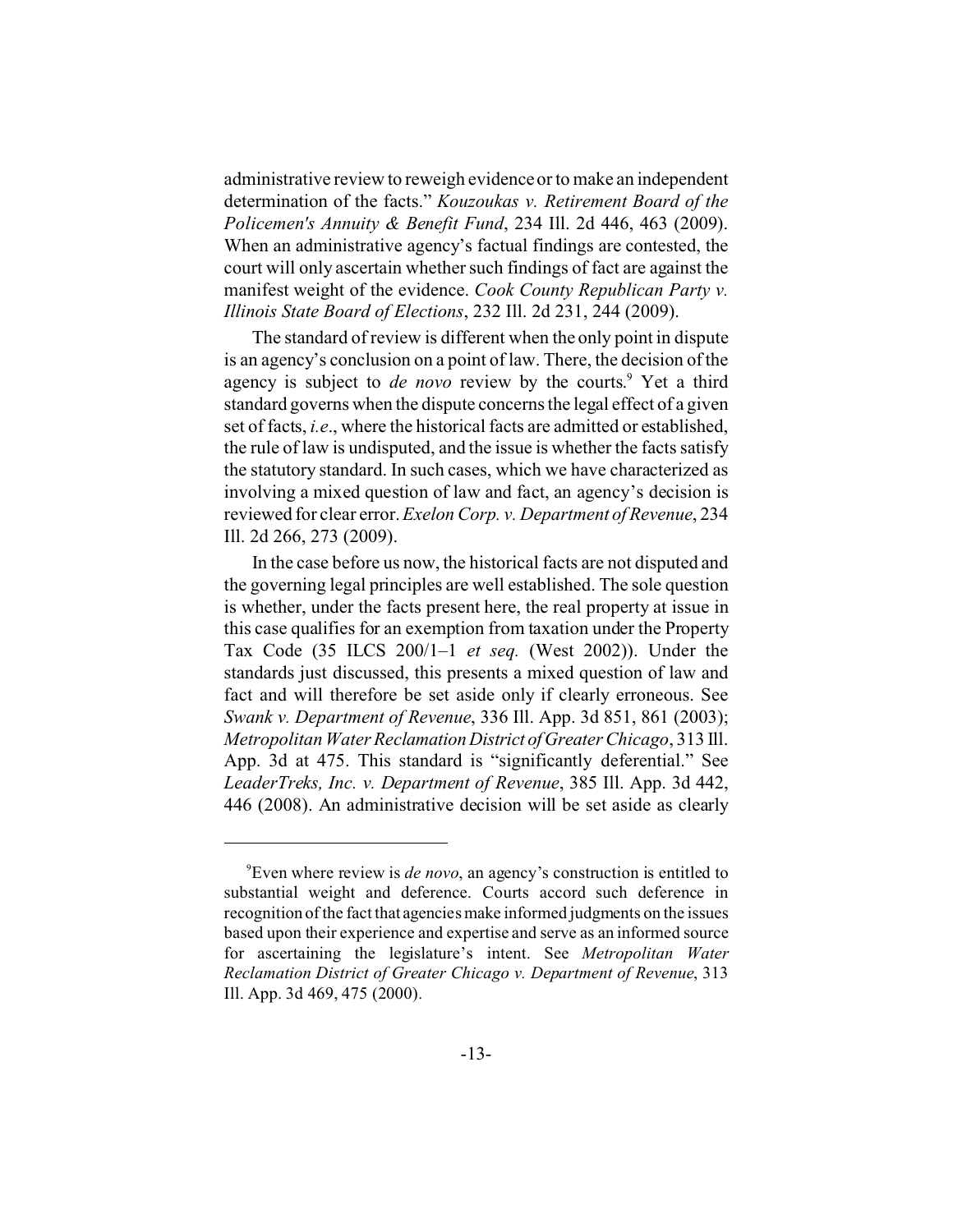erroneous only when the reviewing court is left with the definite and firm conviction that a mistake has been committed. *Exelon Corp.*, 234 Ill. 2d at 273. For reasons we shall now explain, this is not such a case.

Under Illinois law, taxation is the rule. Tax exemption is the exception. All property is subject to taxation, unless exempt by statute, in conformity with the constitutional provisions relating thereto. Statutes granting tax exemptions must be strictly construed in favor of taxation (*Board of Certified Safety Professionals of the Americas, Inc. v. Johnson*, 112 Ill. 2d 542, 547 (1986)), and courts have no power to create exemption from taxation by judicial construction (*City of Chicago v. Illinois Department of Revenue*, 147 Ill. 2d 484, 491 (1992)).

The burden of establishing entitlement to a tax exemption rests upon the person seeking it. *City of Chicago v. Illinois Department of Revenue*, 147 Ill. 2d at 491. The burden is a very heavy one. The party claiming an exemption must prove by clear and convincing evidence that the property in question falls within both the constitutional authorization and the terms of the statute under which the exemption is claimed. See *Streeterville Corp. v. Department of Revenue*, 186 Ill. 2d 534, 539-40 (1999) (Harrison, J., dissenting, joined by McMorrow, J.). A basis for exemption may not be inferred when none has been demonstrated. To the contrary, all facts are to be construed and all debatable questions resolved in favor of taxation (*Follett's Illinois Book & Supply Store, Inc. v. Isaacs*, 27 Ill. 2d 600, 606 (1963)), and every presumption is against the intention of the state to exempt property from taxation (*Reeser v. Koons*, 34 Ill. 2d 29, 36 (1966)). If there is any doubt as to applicability of an exemption, it must be resolved in favor of requiring that tax be paid. *Streeterville Corp. v. Department of Revenue*, 186 Ill. 2d at 539 (Harrison, J., dissenting, joined by McMorrow, J.).

As noted earlier in this opinion, Provena Hospitals has been granted a tax exemption by the federal government. There is no dispute, however, that tax exemption under federal law is not dispositive of whether real property is exempt from property tax under Illinois law. See *Eden Retirement Center, Inc. v. Department of Revenue*, 213 Ill. 2d 273, 291 (2004). Similarly, the fact that Provena Hospitals is exempt from state retailers' occupation, service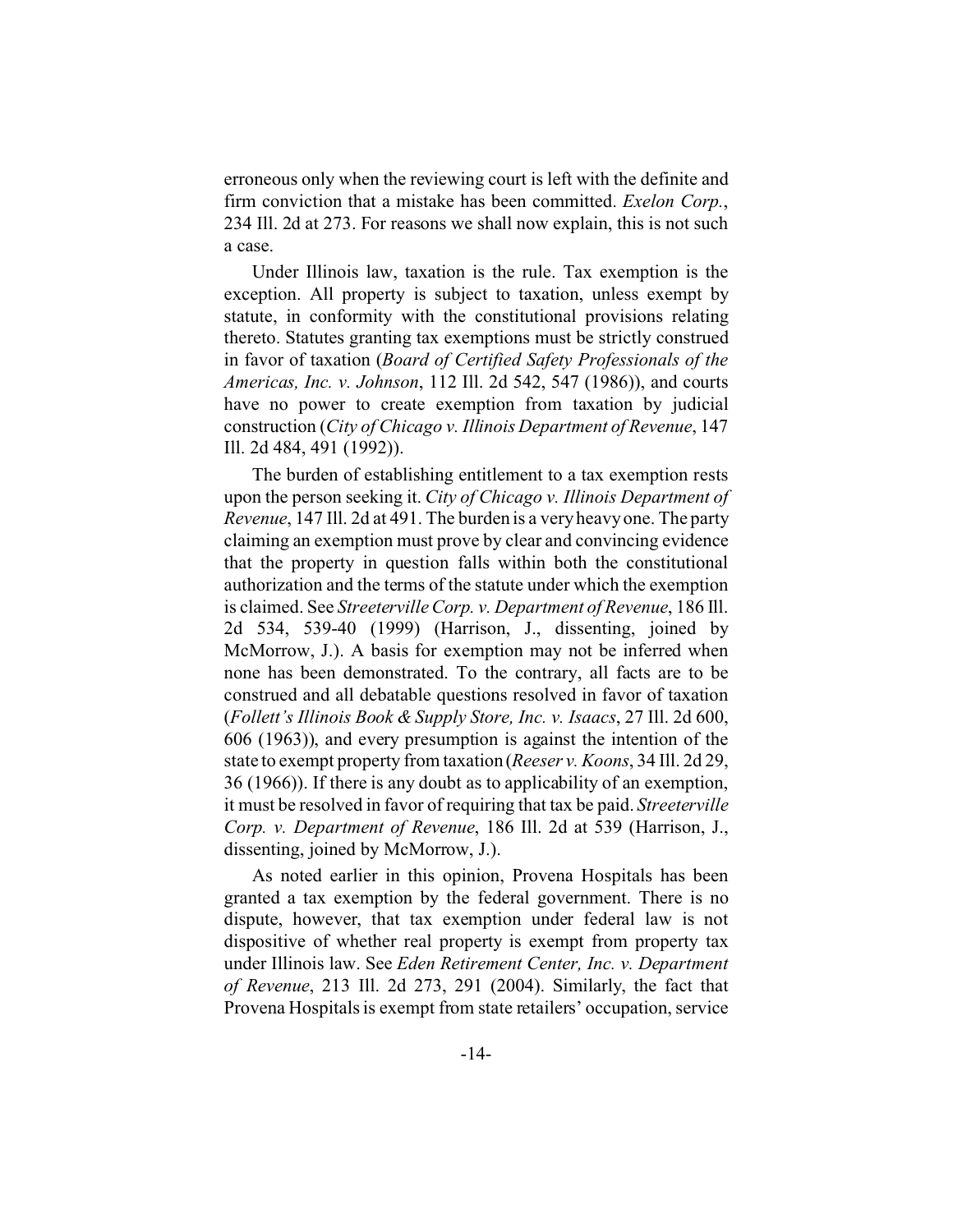occupation, use and service use taxes does not mean that the corporation must likewise be granted an exemption from paying tax on the real property it owns. *People ex rel. County Collector v. Hopedale Medical Foundation*, 46 Ill. 2d 450, 464 (1970); *Willows v. Munson*, 43 Ill. 2d 203, 209 (1969); see *Institute of Gas Technology v. Department of Revenue*, 289 Ill. App. 3d 779, 785 (1997).

Authority to exempt certain real property from taxation emanates from article IX, section 6, of the 1970 Illinois Constitution (lll. Const. 1970, art. IX, §6). Section 6 provides that the General Assembly may, by law, exempt from taxation property owned by "the State, units of local government and school districts" and property "used exclusively for agricultural and horticultural societies, and for school, religious, cemetery and charitable purposes." Ill. Const. 1970, art. IX, §6.

Section 6 is not self-executing. It merely authorizes the General Assembly to enact legislation exempting certain property from taxation. *Chicago Patrolmen's Ass'n v. Department of Revenue*, 171 Ill. 2d 263, 269 (1996). The General Assembly is not required to exercise that authority. Where it does elect to recognize an exemption, it must remain within the limitations imposed by the constitution. No other subjects of property tax exemption are permitted. The legislature cannot add to or broaden the exemptions specified in section 6. *Chicago Bar Ass'n v. Department of Revenue*, 163 Ill. 2d 290, 297 (1994).

While the General Assembly has no authority to grant exemptions beyond those authorized by section 6, it "may place restrictions, limitations, and conditions on [property tax] exemptions as may be proper by general law." *North Shore Post No. 21 of the American Legion v. Korzen*, 38 Ill. 2d 231, 233 (1967). In accordance with this power, the legislature has elected to impose additional restrictions with respect to section 6's charitable exemption. Pursuant to section 15–65 of the Property Tax Code (35 ILCS 200/15–65 (West 2002)), eligibility for a charitable exemption requires not only that the property be "actually and exclusively used for charitableor beneficent purposes, and not leased or otherwise used with a view to profit," but also that it be owned by an institution of public charity or certain other entities, including "old people's homes," qualifying not-forprofit health maintenance organizations, free public libraries and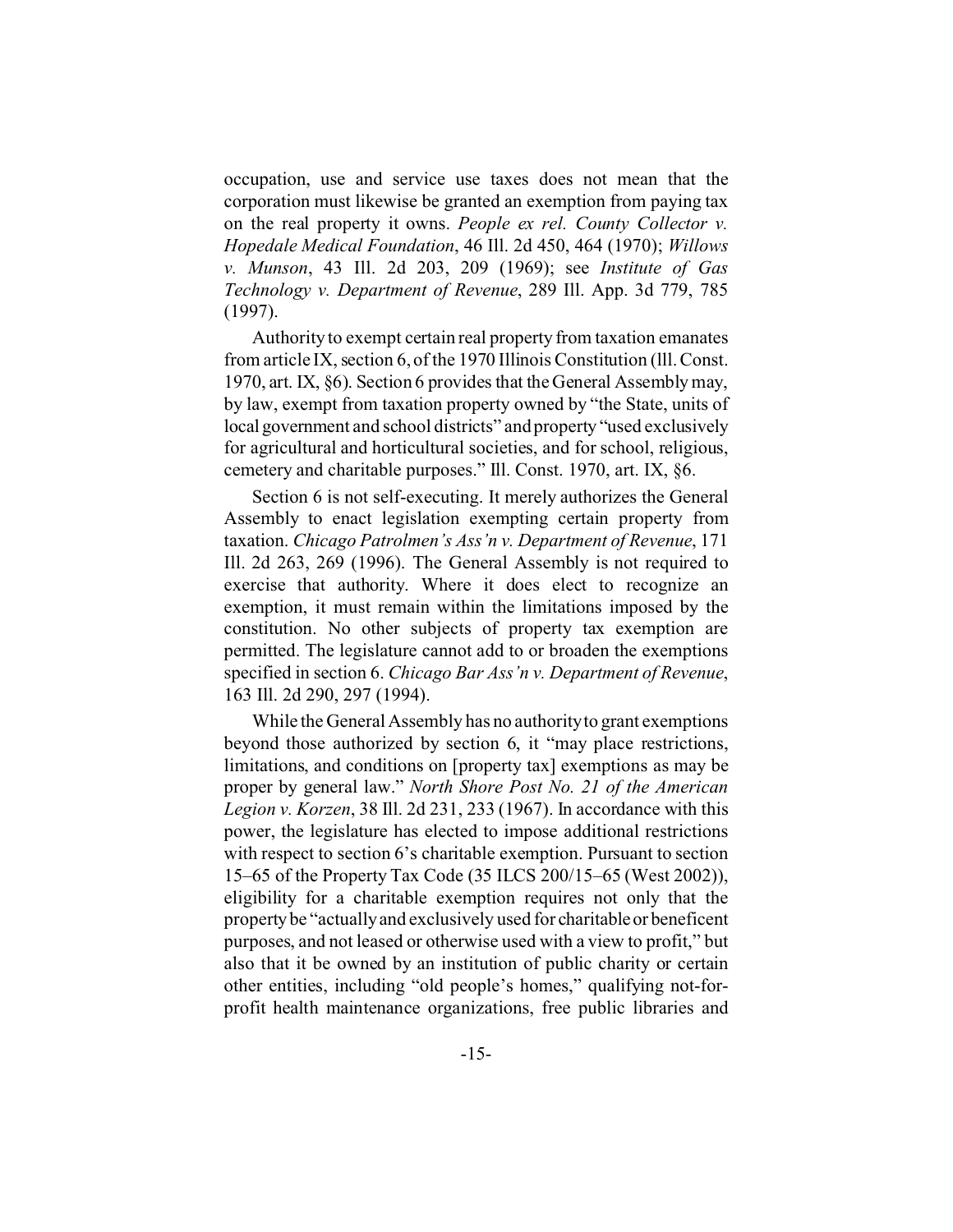historical societies. *Chicago Patrolmen's Ass'n v. Department of Revenue*, 171 Ill. 2d at 270.

In *Methodist Old Peoples Home v. Korzen*, 39 Ill. 2d 149, 156-57 (1968), we identified the distinctive characteristics of a charitable institution as follows: (1) it has no capital, capital stock, or shareholders; (2) it earns no profits or dividends but rather derives its funds mainly from private and public charity and holds them in trust for the purposes expressed in the charter; (3) it dispenses charity to all who need it and apply for it; (4) it does not provide gain or profit in a private sense to any person connected with it; and (5) it does not appear to place any obstacles in the way of those who need and would avail themselves of the charitable benefits it dispenses. *Methodist Old Peoples Home v. Korzen*, 39 Ill. 2d at 157. For purposes of applying these criteria, we defined charity as "a gift to be applied \*\*\* for the benefit of an indefinite number of persons, persuading them to an educational or religious conviction, for their general welfare–or in some way reducing the burdens of government." *Methodist Old Peoples Home v. Korzen*, 39 Ill. 2d at 156-57.

This court has held, on several occasions, that a "hospital not owned by the State or any other municipal corporation, but which is open to all persons, regardless of race, creed or financial ability," qualifies as a charitable institution under Illinois law provided certain conditions are satisfied. See *People ex rel. Cannon v. Southern Illinois Hospital Corp*., 404 Ill. 66, 69-70 (1949). There is, however, no blanket exemption under the law for hospitals or health-care providers. Whether a particular institution qualifies as a charitable institution and is exempt from property tax is a question which must be determined on a case-by-case basis. See *Coyne Electrical School v. Paschen*, 12 Ill. 2d 387, 394 (1957).

Provena Hospitals clearly satisfies the first of the factors identified by this court in *Methodist Old Peoples Home v. Korzen* for determining whether an organization can be considered a charitable institution: it has no capital, capital stock, or shareholders. Provena Hospitals also meets the fourth*Korzen* factor. It does not provide gain or profit in a private sense to any person connected with it. While the record focused on PCMC rather than Provena Hospitals, it was assumed by all parties during the administrative proceedings that Provena Hospitals' policies in this regard were the same as those of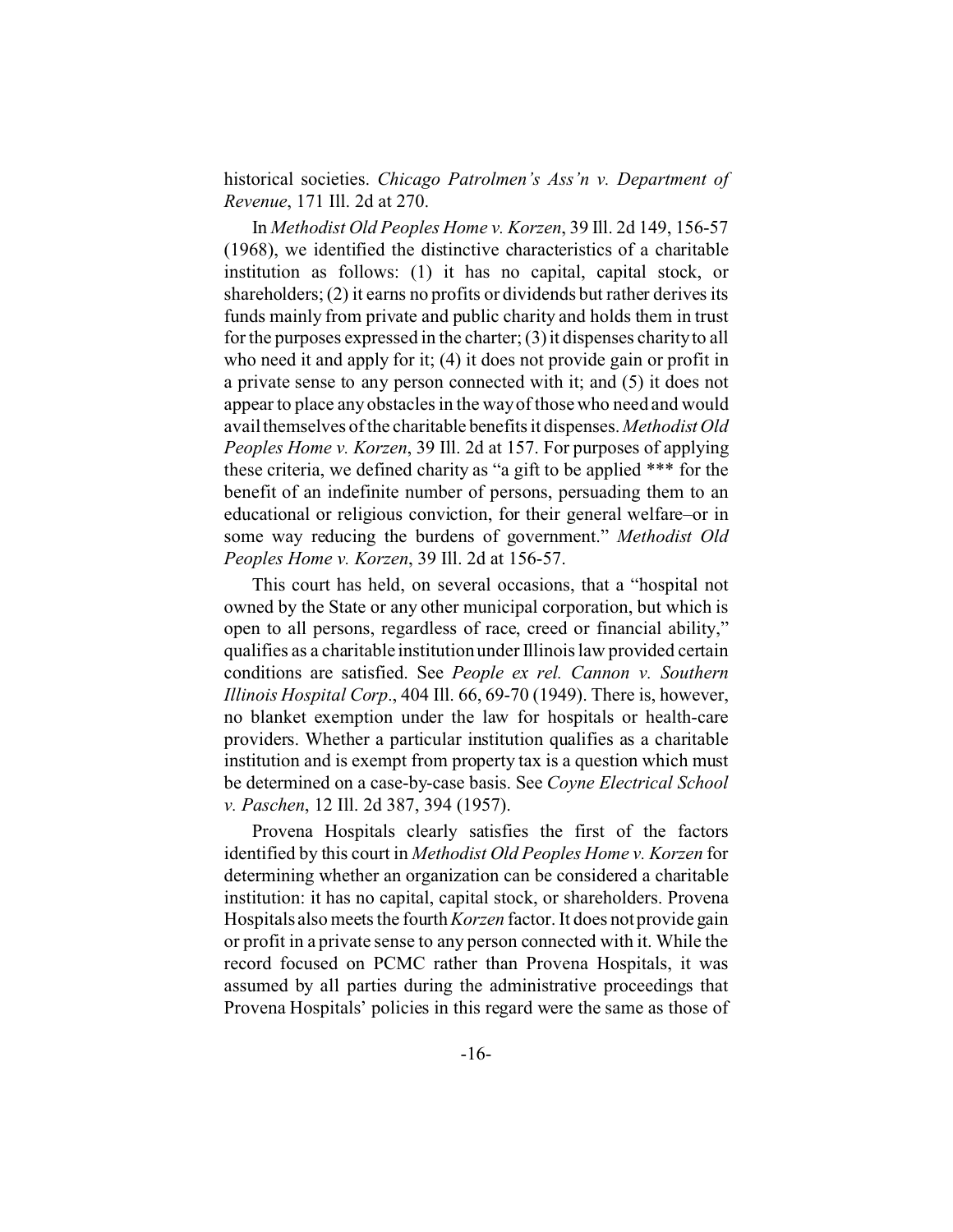PCMC, and it was stipulated that PCMC diverted no profits or funds to individuals or entities for their own interests or private benefit.

The Director correctly points out that PCMC subcontracted many of its operations to third-party providers, including pharmacy, laboratory, laundry and MRI/CT services; the entire emergency department; and the management, administration, and staffing of rehabilitation and cardiovascular surgery programs. One of those third-party providers, the one which furnished lab services to PCMC, was actually owned by Provena Health, Provena Hospitals' parent, and was operated on a for-profit basis. While all of the third-party providers were subject to a conflict of interest policy designed "to prevent private inurement and other conduct that may be inimical to [the organization's] mission," no evidence was presented that any of them were themselves charities or operated on anything other than a for-profit basis. This, however, is not dispositive.

The fact that an organization contracts with third-party, for-profit providers for ancillary services does not, in itself, preclude the organization from being characterized as an institution of charity within the meaning of section 15–65 of the Property Tax Code (35 ILCS 200/15–65 (West 2002)). Virtually all charities must contract with for-profit vendors to one degree or another in order to carry on their operations and perform their charitable functions. See J. Colombo, *Hospital Property Tax Exemption in Illinois: Exploring the Policy Gaps*, 37 Loy. U. Chi. L.J. 493, 521-22 (2006). The real concern is whether any portion of the money received by the organization is permitted to inure to the benefit of any private individual engaged in *managing* the organization.The authority cited by the *Korzen* case with respect to the prohibition against private gain or profit so holds. See *Sisters of the Third Order of St. Francis v. Board of Review*, 231 Ill. 317, 321 (1907). No private enrichment of that type is evident in this case.

While *Korzen* factors one and four thus tilt in favor of characterizing Provena Hospitals as a charitable institution, application of the remaining factors demonstrates that the characterization will not hold. Provena Hospitals plainly fails to meet the second criterion: its funds are not derived mainly from private and public charity and held in trust for the purposes expressed in the charter. They are generated, overwhelmingly, by providing medical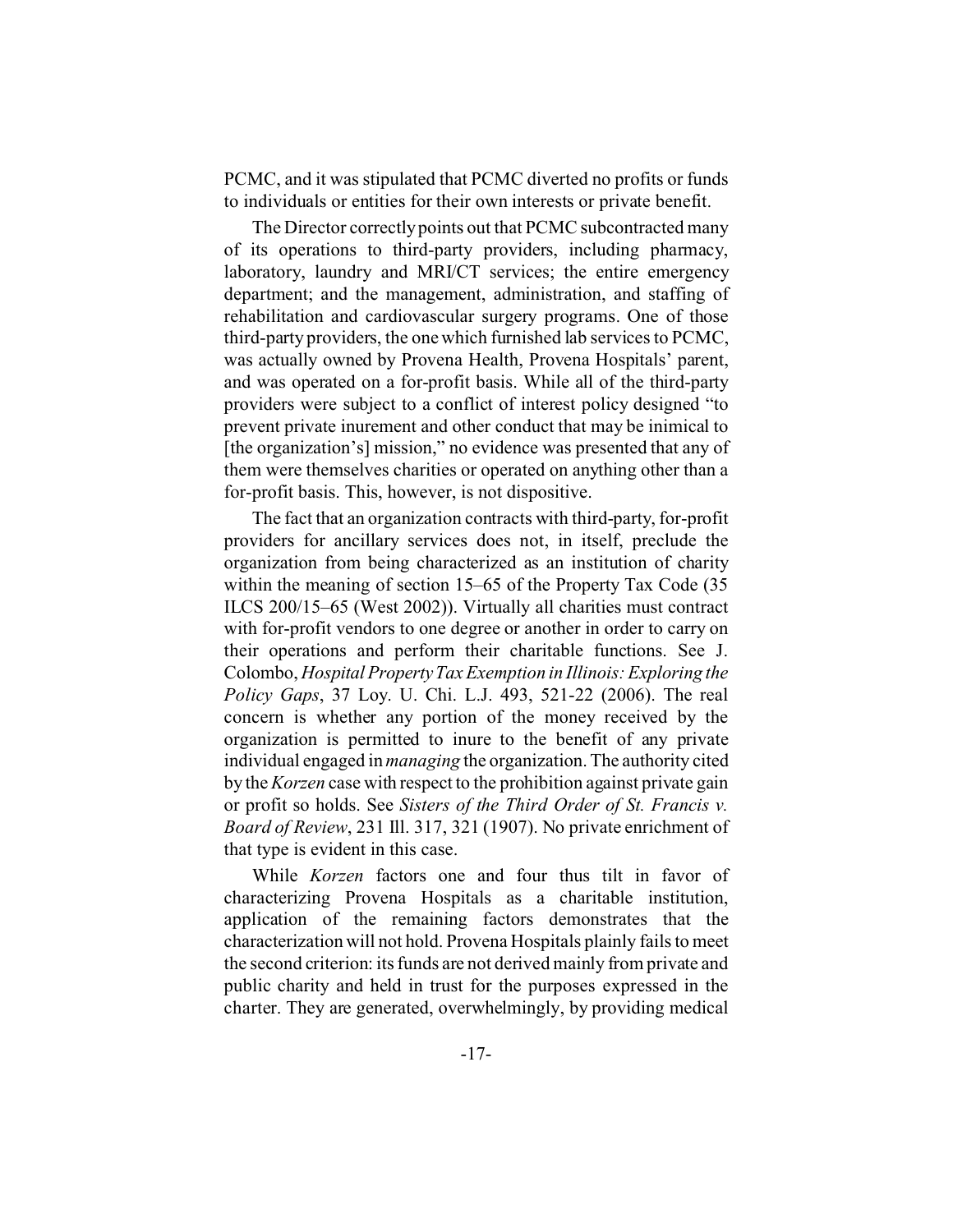services for a fee. While the corporation's consolidated statement of operations for 2002 ascribes \$25,282,000 of Provena Hospitals' \$739,293,000 in total revenue to "other revenue," that sum represents a mere 3.4% of the Provena's income, and no showing was made as to how much, if any, of it was derived from charitable contributions. The only charitable donations documented in this case were those made to PCMC, one of Provena Hospitals' subsidiary institutions, and they were so small, a mere \$6,938, that they barely warrant mention.

Provena Hospitals likewise failed to show by clear and convincing evidence that it satisfied factors three or five, namely, that it dispensed charity to all who needed it and applied for it and did not appear to place any obstacles in the way of those who needed and would have availed themselves of the charitable benefits it dispenses. While the record is filled with details regarding PCMC's operations, PCMC is but one of numerous institutions owned and operated by Provena Hospitals. It does not hold title to any of the property for which an exemption is sought. The actual owner is Provena Hospitals. As the Director of Revenue expressly concluded, however, "the record contains no information as to Provena Hospitals' charitable expenditures in 2002." *Department of Revenue v. Provena Covenant Medical Center,* No. 04-PT-0014, slip op. at 15 (2004). The Director reasoned that without such information, it is simply "not possible to conclude that the true owner of the property is a charitable institution as required by Illinois law." *Department of Revenue v. Provena Covenant Medical Center,* No. 04-PT-0014, slip op. at 15 (2004). We fully agree. The appellate court was therefore correct when it concluded that this aspect of the Department's decision was not clearly erroneous. See 384 Ill. App. 3d at 750.

As detailed earlier in this opinion, eligibility for a charitable exemption under section 15–65 of the Property Tax Code (35 ILCS 200/15–65 (West 2002)) requires not only charitable ownership, but charitable use. Specifically, an organization seeking an exemption under section 15–65 must establish that the subject property is "actually and exclusively used for charitable or beneficent purposes, and not leased or otherwise used with a view to profit." 35 ILCS 200/15–65 (West 2002). When the law says that property must be "exclusively used" for charitable or beneficent purposes, it means that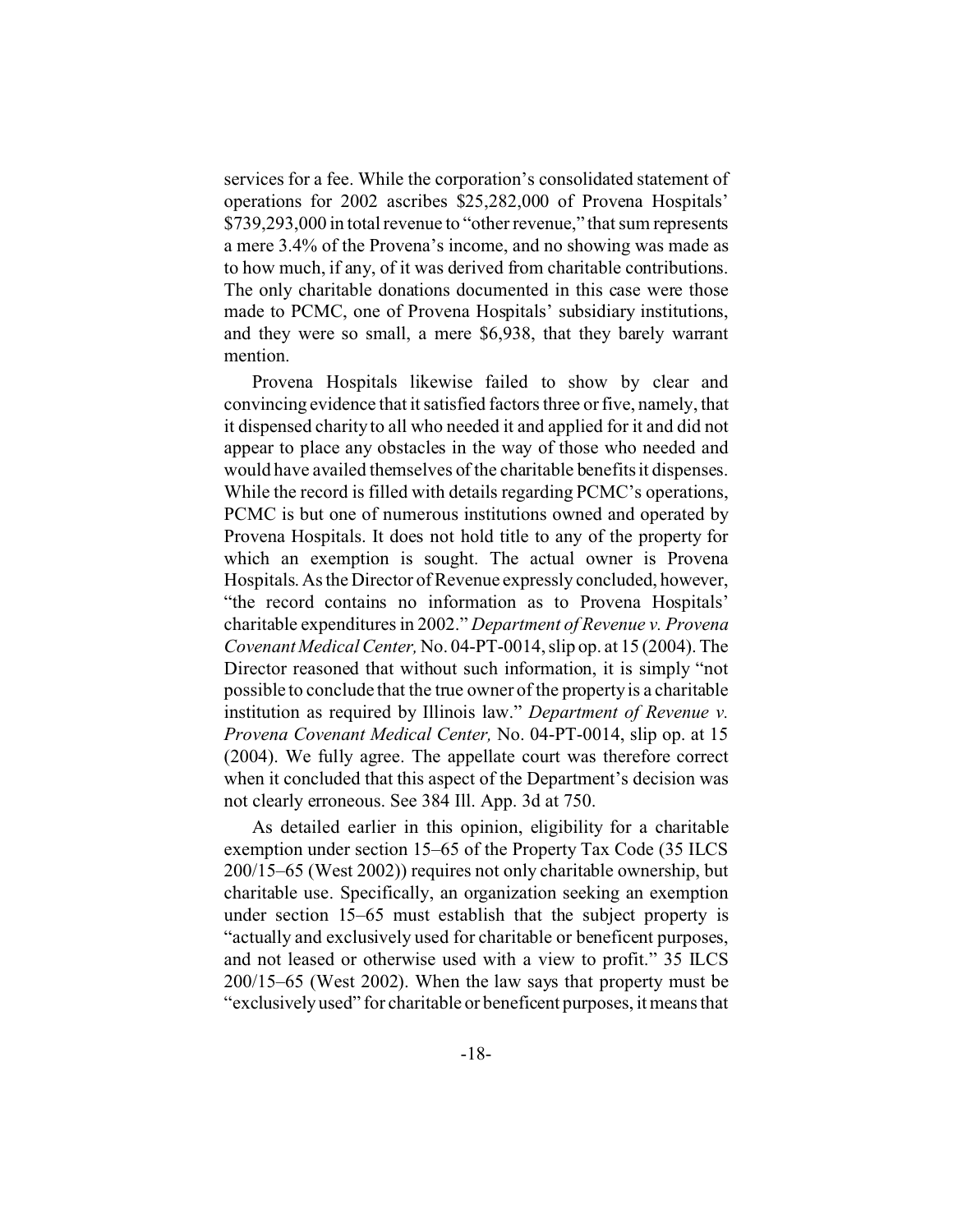charitable or beneficent purposes are the primary ones for which the property is utilized. Secondary or incidental charitable benefits will not suffice, nor will it be enough that the institution professes a charitable purpose or aspires to using its property to confer charity on others. "[S]tatements of the agents of an institution and the wording of its governing legal documents evidencing an intention to use its property exclusively for charitable purposes will not relieve such institution of the burden of proving that its property actually and factually is so used." *Methodist Old Peoples Home v. Korzen*, 39 Ill. 2d at 157.

In rejecting Provena Hospitals' claim for exemption, the Department determined that the corporation also failed to satisfy this charitable use requirement. As with the issue of charitable ownership, the appellate court concluded that this aspect of the Department's decision was not clearly erroneous. Again we agree.

In explaining what constitutes charity, *Methodist Old Peoples Home v. Korzen*, 39 Ill. 2d at 156-57, applied the definition adopted by our court more than a century ago in *Crerar v. Williams*, 145 Ill. 625 (1893). We held there that

> " 'charity, in a legal sense, may be more fully defined as a gift, to be applied consistently with existing laws, for the benefit of an indefinite number of persons, either by bringing their hearts under the influence of education or religion, by relieving their bodies from disease, suffering or constraint, by assisting them to establish themselves for life, or by erecting or maintaining public buildings or works, or otherwise lessening the burthens of government.' " *Crerar v. Williams*, 145 Ill. at 643, quoting *Jackson v. Phillips*, 96 Mass. 539, 556 (1867).

Following*Crerar*,we explained that "[t]he reason for exemptions in favor of charitable institutions is the benefit conferred upon the public by them, and a consequent relief, to some extent, of the burden upon the State to care for and advance the interests of its citizens." *People v. Young Men's Christian Ass'n of Chicago*, 365 Ill. 118, 122 (1936). See also *People ex rel. Carr v. Alpha Pi of Phi Kappa Sigma Educational Ass'n of the University of Chicago*, 326 Ill. 573, 578 (1927) ("The reason for exempting certain property from public taxes arises from the fact that such property, in its use for charitable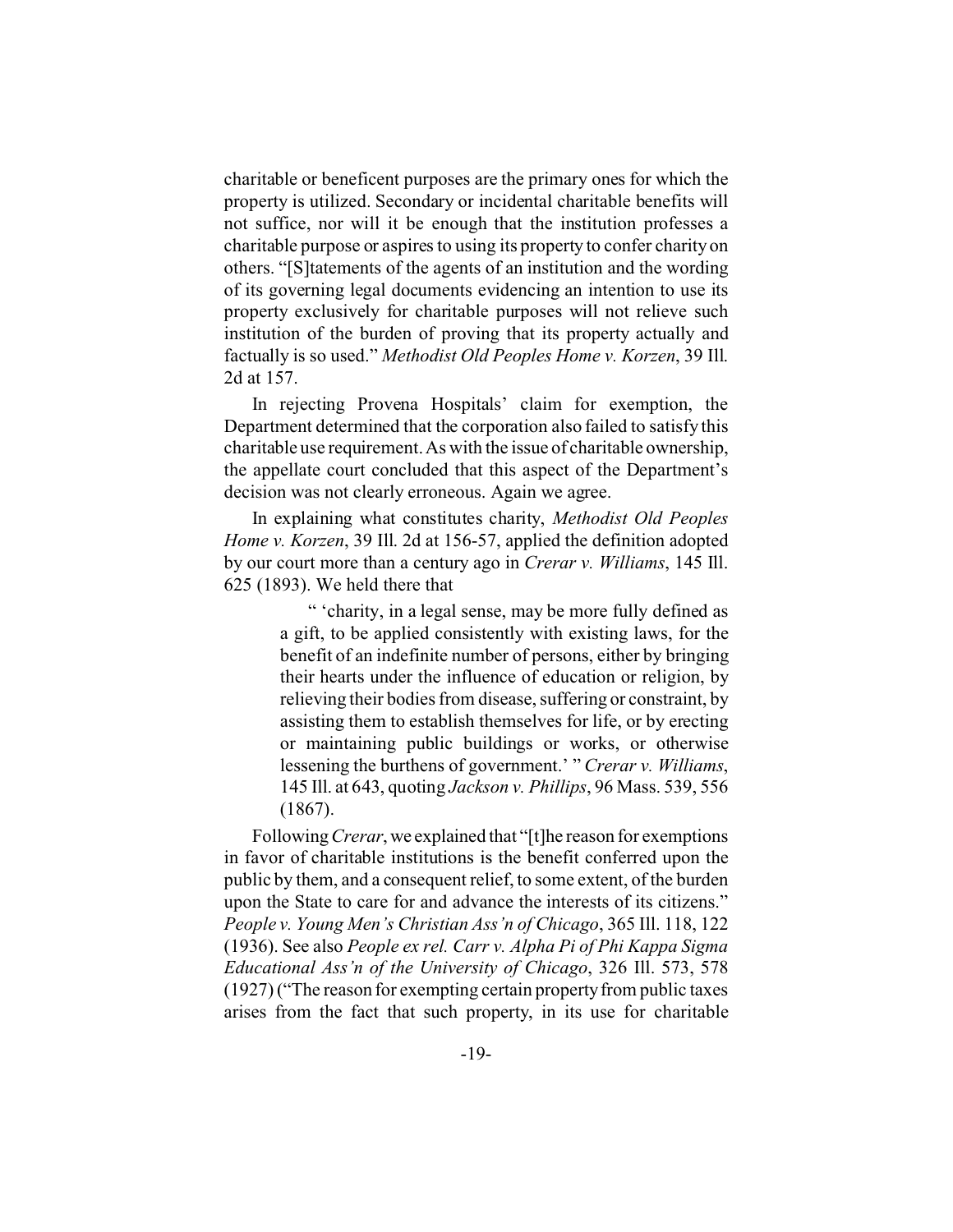purposes, tends to lessen the burdens of government and to affect the general welfare of the public"). Our court continues to apply this rationale. See *Quad Cities Open, Inc. v. City of Silvis*, 208 Ill. 2d 498, 509-10 (2004).

Conditioning charitable status on whether an activity helps relieve the burdens on government is appropriate. After all, each tax dollar lost to a charitable exemption is one less dollar affected governmental bodies will have to meet their obligations directly. If a charitable institution wishes to avail itself of funds which would otherwise flow into a public treasury, it is only fitting that the institution provide some compensatory benefit in exchange. While Illinois law has never required that there be a direct, dollar-for-dollar correlation between the value of the tax exemption and the value of the goods or services provided by the charity, it is a *sine qua non* of charitable status that those seeking a charitable exemption be able to demonstrate that their activities will help alleviate some financial burden incurred by the affected taxing bodies in performing their governmental functions.

Our state and federal governments have both undertaken to provide health care for individuals meeting various criteria. To the extent Provena Hospitals' operations help reduce the burdens faced by those levels of government in providing health care, it may therefore be appropriate for Provena Hospitals to qualify for state and federal tax exemptions. Those taxes, however, are not at issue here, and we make no ruling regarding them. The case before us is concerned solely with Provena Hospitals' eligibility for a *property tax* exemption for the 43 parcels of real estate in the PCMC complex. If permitted, that exemption would result in the loss of tax revenue by the following taxing districts: Champaign County, Champaign County Forest Preserve District, Community College District 505, Unit School District 116, Urbana Corporation, Cunningham Township, Urbana-Champaign Sanitary District, Urbana Park District, Champaign-Urbana Mass Transit District, and Champaign-Urbana Public Health District. The record is devoid of findings regarding any of these taxing bodies or the services and support they provide to Champaign County residents. As a result, we have no way to judge how, if at all, Provena Hospitals' use of its PCMC property in 2002 lessened the burdens those bodies would otherwise have been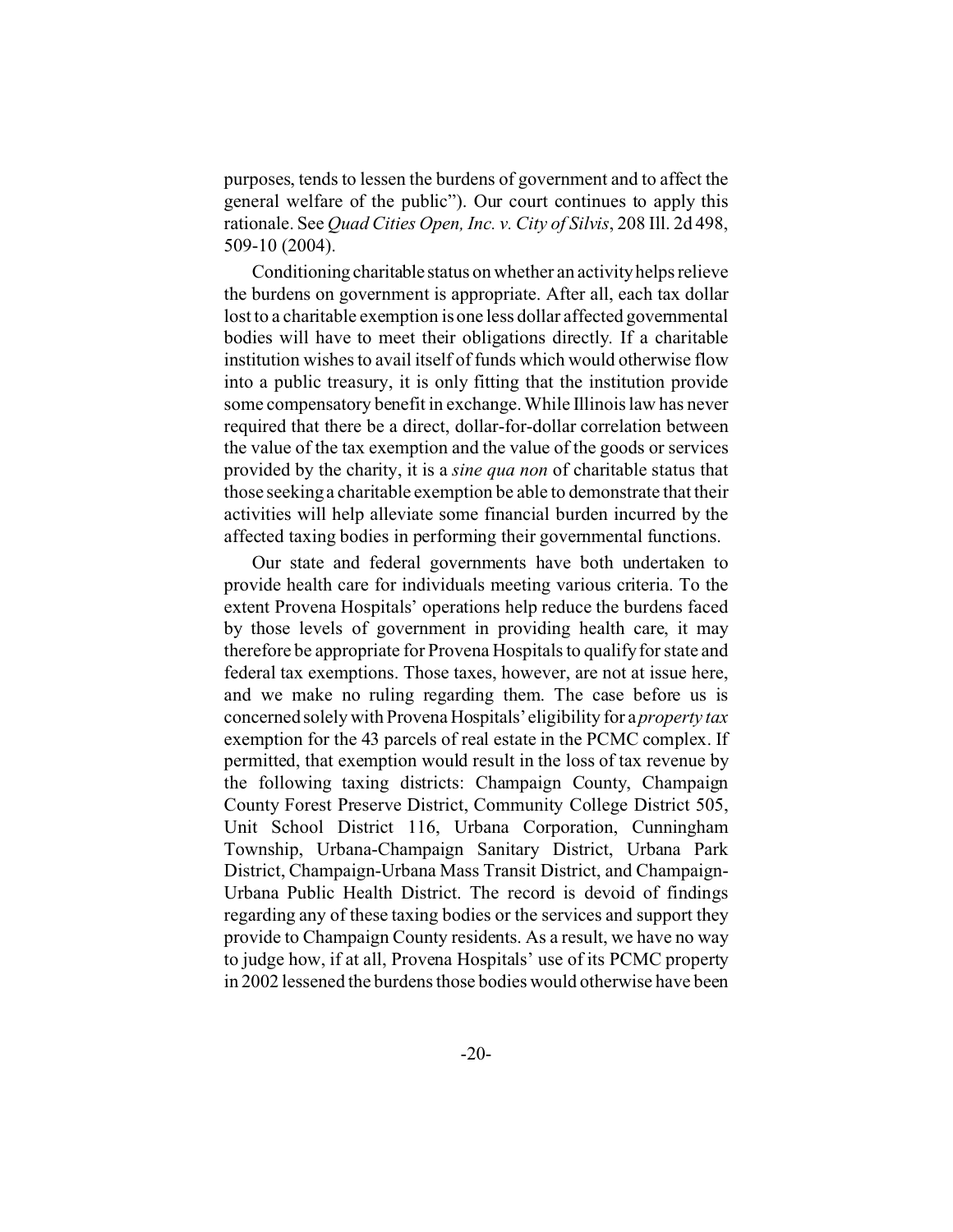required to bear.<sup>10</sup>

We further note that even if there were evidence that Provena Hospitals used the PCMC property to provide the *type* of services which the local taxing bodies might find helpful in meeting their obligations to the citizenry of Champaign County, that still would not suffice, in itself, to meet this requirement. The *terms* of the service also make a difference. As the appellate court correctly recognized, " 'services extended \*\*\* for value received \*\*\* do not relieve the [s]tate of its burden.' " 384 Ill. App. 3d at 744, quoting *Willows v. Munson*, 43 Ill. 2d 203, 208 (1969).

The situation before us here stands in contrast to *People ex rel. Cannon v. Southern Illinois Hospital Corp.*, 404 Ill. 66 (1949). In that case, the hospital seeking the charitable exemption adduced evidence showing that the county in question did undertake to provide treatment for indigent residents. The hospital charged the county deeply discounted rates to treat those patients. Moreover, because the hospital was the only one in the area, the court reasoned that its acceptance of relief patients relieved the government from having to transport and pay for the treatment of those patients elsewhere. *People ex rel. Cannon*, 404 Ill. at 73-74. As a result, the hospital's operations could be said to reduce a burden on the local taxing body. No such conclusion was made or could be made based on the record in this case.

Even if Provena Hospitals were able to clear this hurdle, there was ample support for the Department of Revenue's conclusion that Provena failed to meet its burden of showing that it used the parcels in the PCMC complex actually and exclusively for charitable purposes. As our review of the undisputed evidence demonstrated, both the number of uninsured patients receiving free or discounted care and the dollar value of the care they received were *de minimus*.

 $10$ In reaching this conclusion, we do not mean to suggest that Provena Hospitals' entitlement to a charitable property tax exemption was dependent on its ability to show that its use of the PCMC parcels reduced the burden on each of the affected taxing districts. It was, however, required to demonstrate that its use of the property helped alleviate the financial burdens faced by the county or at least one of the other entities supported by the county's taxpayers.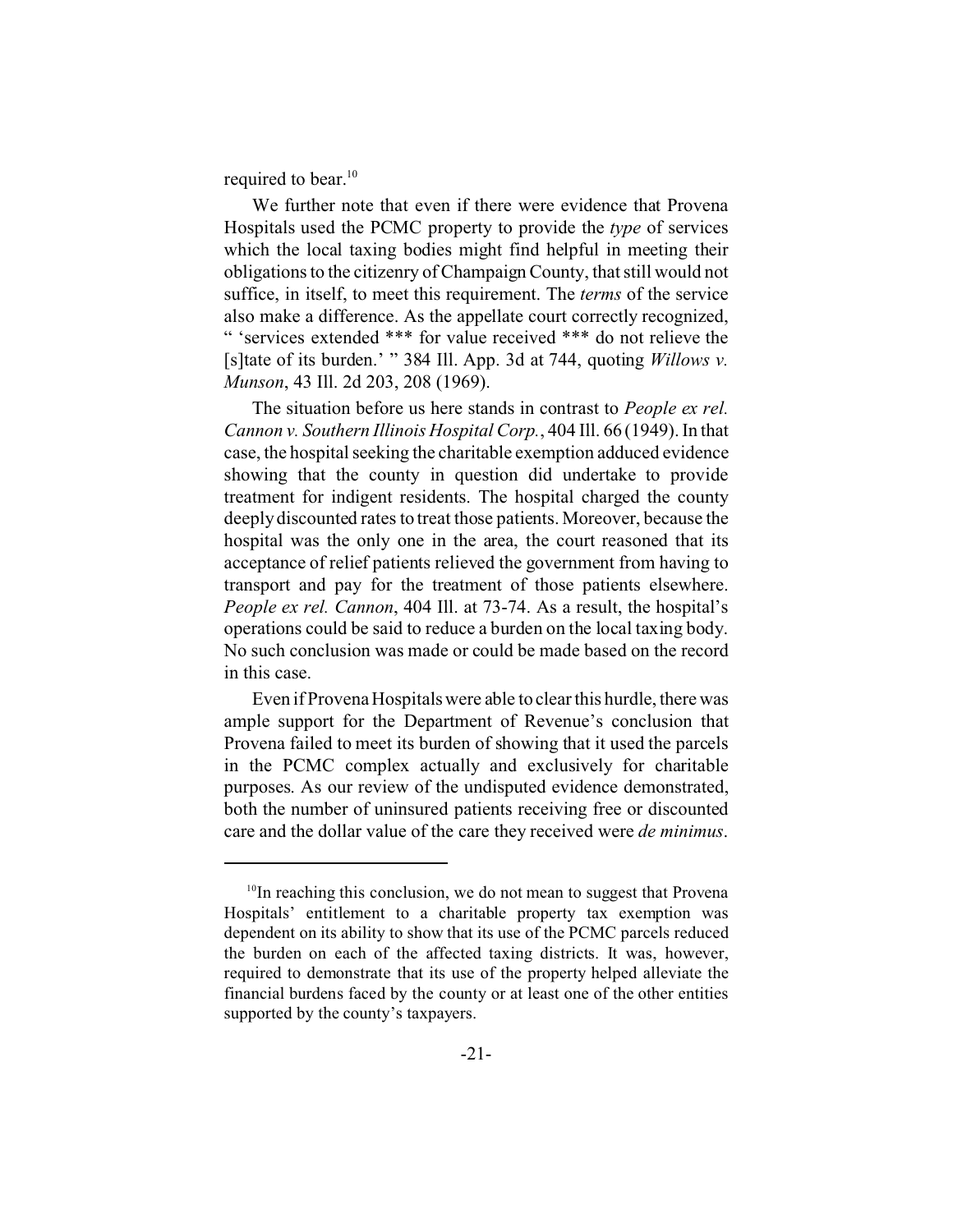With very limited exception, the property was devoted to the care and treatment of patients in exchange for compensation through private insurance, Medicare and Medicaid, or direct payment from the patient or the patient's family.

To be sure, Provena Hospitals did not condition the receipt of care on a patient's financial circumstances. Treatment was offered to all who requested it, and no one was turned away by PCMC based on their inability to demonstrate how the costs of their care would be covered. The record showed, however, that during the period in question here, Provena Hospitals did not advertise the availability of charitable care at PCMC. Patients were billed as a matter of course, and unpaid bills were automatically referred to collection agencies. Hospital charges were discounted or waived only after it was determined that a patient had no insurance coverage, was not eligible for Medicare or Medicaid, lacked the resources to pay the bill directly, and could document that he or she qualified for participation in the institution's charitable care program. As a practical matter, there was little to distinguish the way in which Provena Hospitals dispensed its "charity" from the way in which a for-profit institution would write off bad debt. Under similar circumstances, our appellate court has consistently refused to recognize a medical facility's actions as the bestowal of charity within the meaning of section 15–65 of the Property Tax Code (35 ILCS 200/15–65 (West 2002). See *Riverside Medical Center v. Department of Revenue*, 342 Ill. App. 3d 603, 608- 09 (2003); *Alivio Medical Center v. Department of Revenue*, 299 Ill. App. 3d 647, 651-52 (1998); *Highland Park Hospital v. Department of Revenue*, 155 Ill. App. 3d 272, 280-81 (1987). The appellate court's decision in the present case is in accord with this line of precedent.

The minimal amount of charitable care dispensed by Provena Hospitals at the PCMC complex cannot be rationalized on the grounds that the area's residents did not require additional services. For one thing, the argument that there really was no demand for additional charitable care in Champaign County is one that Provena Hospitals cannot comfortably make. That is so because such a contention, if true, would bring into question the veracity of the corporation's claim that it is committed to the values of the Catholic health-care ministry PCMC was purportedly obligated to advance.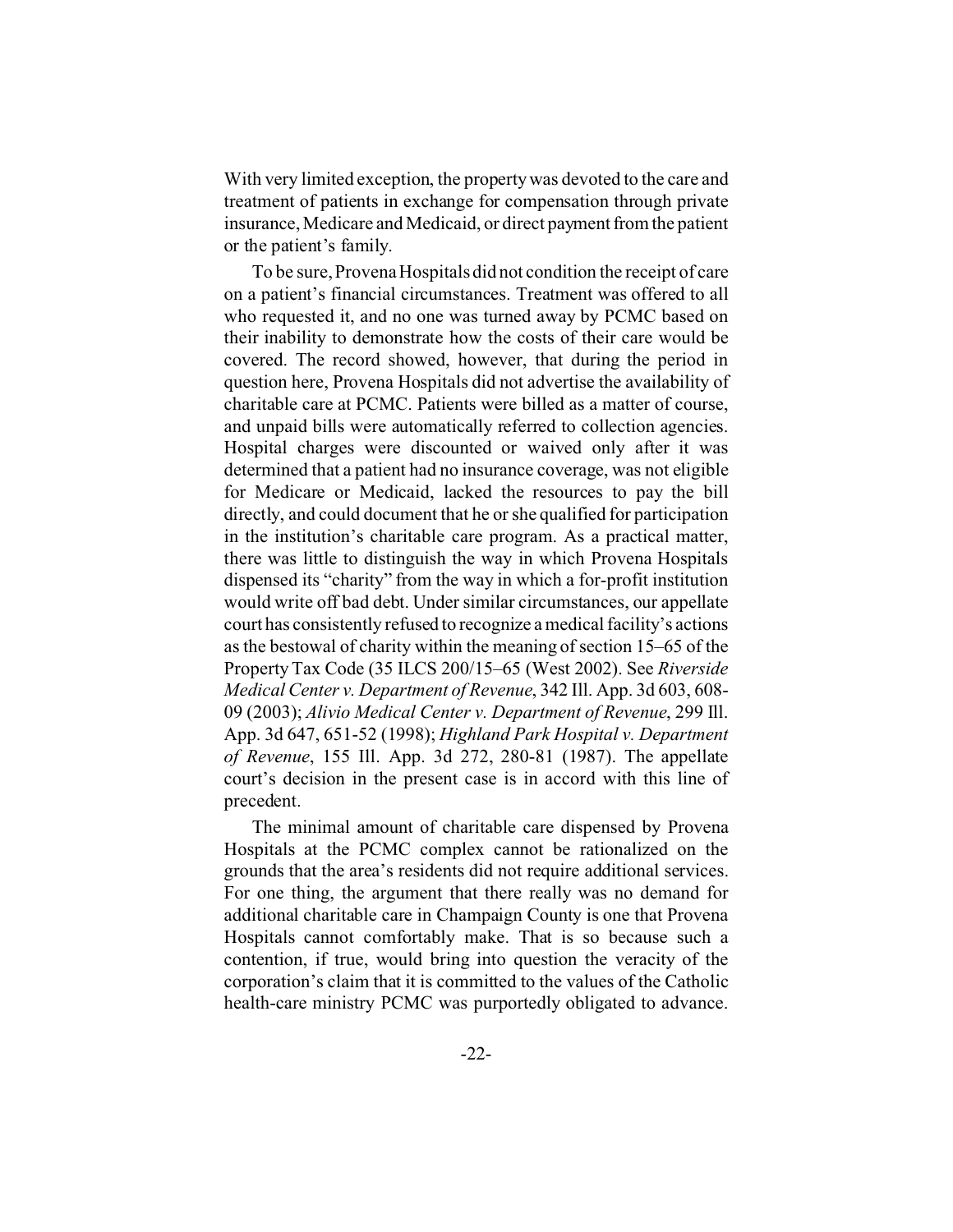One of those values was that the institution was to

"distinguish itself by service to and advocacy for those people whose social condition puts them at the margins of our society and makes them vulnerable to discrimination: the poor[,] the uninsured and the underinsured."

If the number of poor, uninsured and underinsured residents of Champaign County was as insignificant as PCMC's charitable care program reflects, the opportunities for Provena Hospitals to further its mission there would be virtually nonexistent. And if the opportunites were so limited, it is difficult to understand why Provena Hospitals would continue to devote its resources to serving that community. The only plausible explanation would be that its principle purposes in operating PCMC were, in reality, more temporal than it professes.

The argument is problematic for other reasons as well. Federal census figure showthat approximately13.4% of Champaign County's more than 185,000 residents have incomes below the federal poverty guidelines. That amounts to nearly 25,000 people. In addition, nearly 20,000 county residents are estimated to be without any health-care coverage. There is no reason to believe that these groups of indigent and/or uninsured citizens are any healthier than the population at large. To the contrary, experience teaches that such individuals are likely to have significant unmet health-care needs. If Provena Hospitals were truly using the PCMC complex exclusively for charitable purposes, one would therefore expect to see a significant portion of its annual admissions served by Provena Hospitals' charitable care policy. Instead, as we have noted, a mere 302 of its 110,000 admissions received reductions in their bills based on charitable considerations.

Further undermining Provena Hospitals' claims of charity is that even where it did offer discounted charges, the charity was often illusory. As described earlier in this opinion, uninsured patients were charged PCMC's "established" rates, which were more than double the actual costs of care. When patients were granted discounts at the 25% and 50% levels, the hospital was therefore still able to generate a surplus. In at least one instance, the discount was not applied until after the patient had died, producing no benefit to that patient at all. Moreover, it appears that in every case when a "charitable" discount was granted or full payment for a bill was otherwise not received, the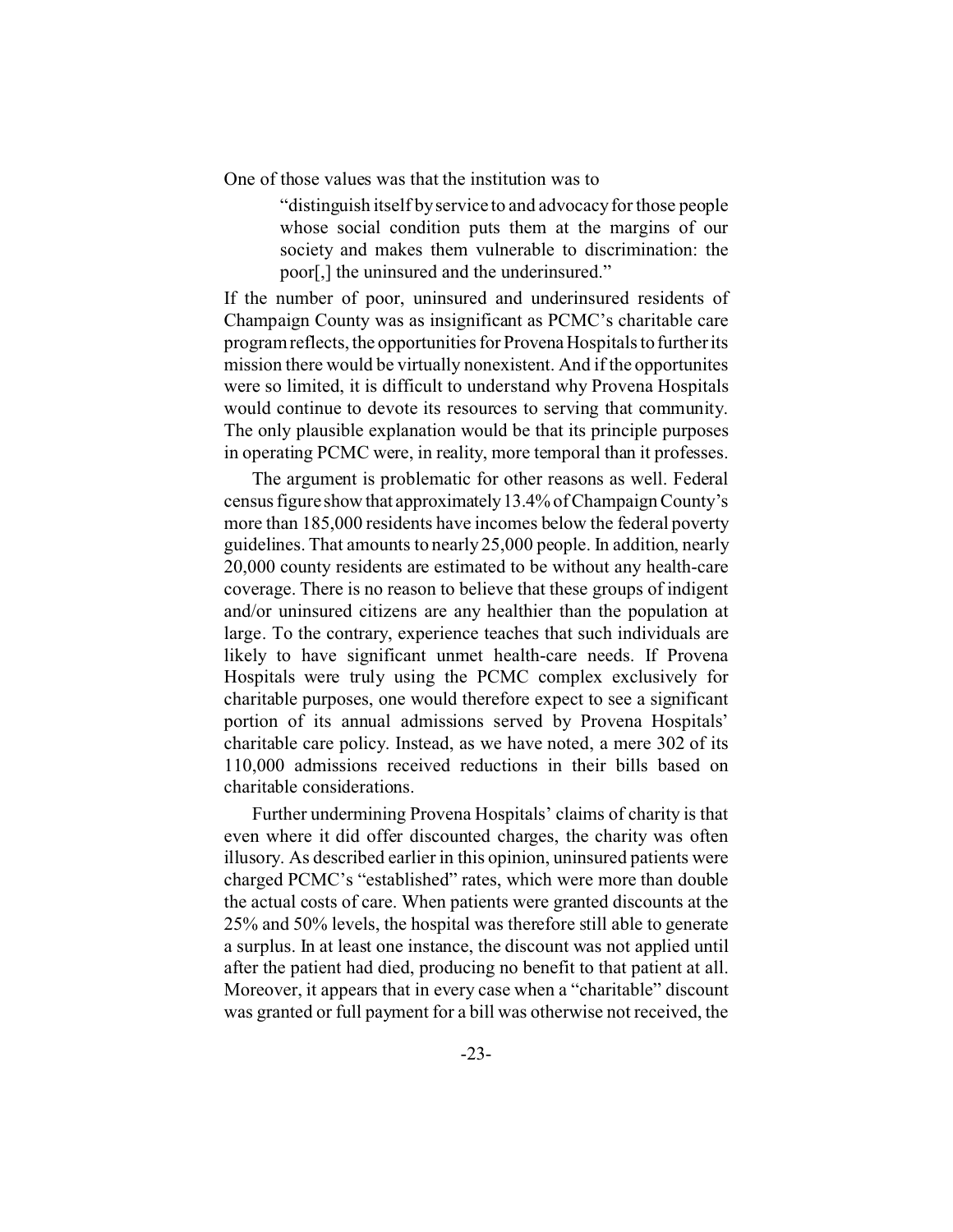corporation expected the shortfall to be offset by surpluses generated by the higher amounts it was able to charge other users of its facilities and services. Such "cross-subsidies" are a pricing policy any fiscally sound business enterprise might employ. We cannot fault Provena Hospitals for following this strategy, and there is no question that an institution is not ineligible for a charitable exemption simply because those patients who are able to pay are required to do so. *Sisters of the Third Order of St. Francis v. Board of Review*, 231 Ill. 317, 321 (1907). We note merely that such conduct is in no way indicative of any form of charitable purpose or use of the subject property.<sup>11</sup>

The minimal amount of free and discounted care provided at the PCMC cannot be excused under the theory that aid to indigent persons is not a prerequisite to charity. In the context of municipal taxation, we recently reaffirmed that, under Illinois law, charity "is not confined to the relief of poverty or distress or to mere almsgiving" but may also include gifts to the general public use from which the rich as well as to the poor may benefit. *Quad Cities Open, Inc. v. City of Silvis*, 208 Ill. 2d 498, 510-11 (2004), quoting *People v. Young Men's Christian Ass'n of Chicago*, 365 Ill. 118, 122 (1936). It is a fundamental principle of law, however, that a gift is "a voluntary, gratuitous transfer of property by one to another," and that "[i]t is essential to a gift that it should be without consideration." *Martin v. Martin*, 202 Ill. 382, 388 (1903). When patients are treated for a fee, consideration is passed. The treatment therefore would not qualify as a gift. If it were not a gift, it could not be charitable.

Provena Hospitals argues that the amount of free and discounted care it provides to self-pay patients at the PCMC complex is not an accurate reflection of the scope of its charitable use of the property. In its view, its treatment of Medicare and Medicaid patients should also be taken into account because the payments it receives for

<sup>&</sup>lt;sup>11</sup>Some commentators have been more pointed in assessing the charitable nature of this practice. See M. Bloche, *Health Policy Below the Waterline: Medical Care and the Charitable Exemption*, 80 Minn. L. Rev. 299, 355 (1995) ("the imagery of charity rings hollow when it comes to hospitals" because, most obviously, "the free care provided by nonprofit hospitals is financed largely by private payers, who are hardly inspired by donative benevolence").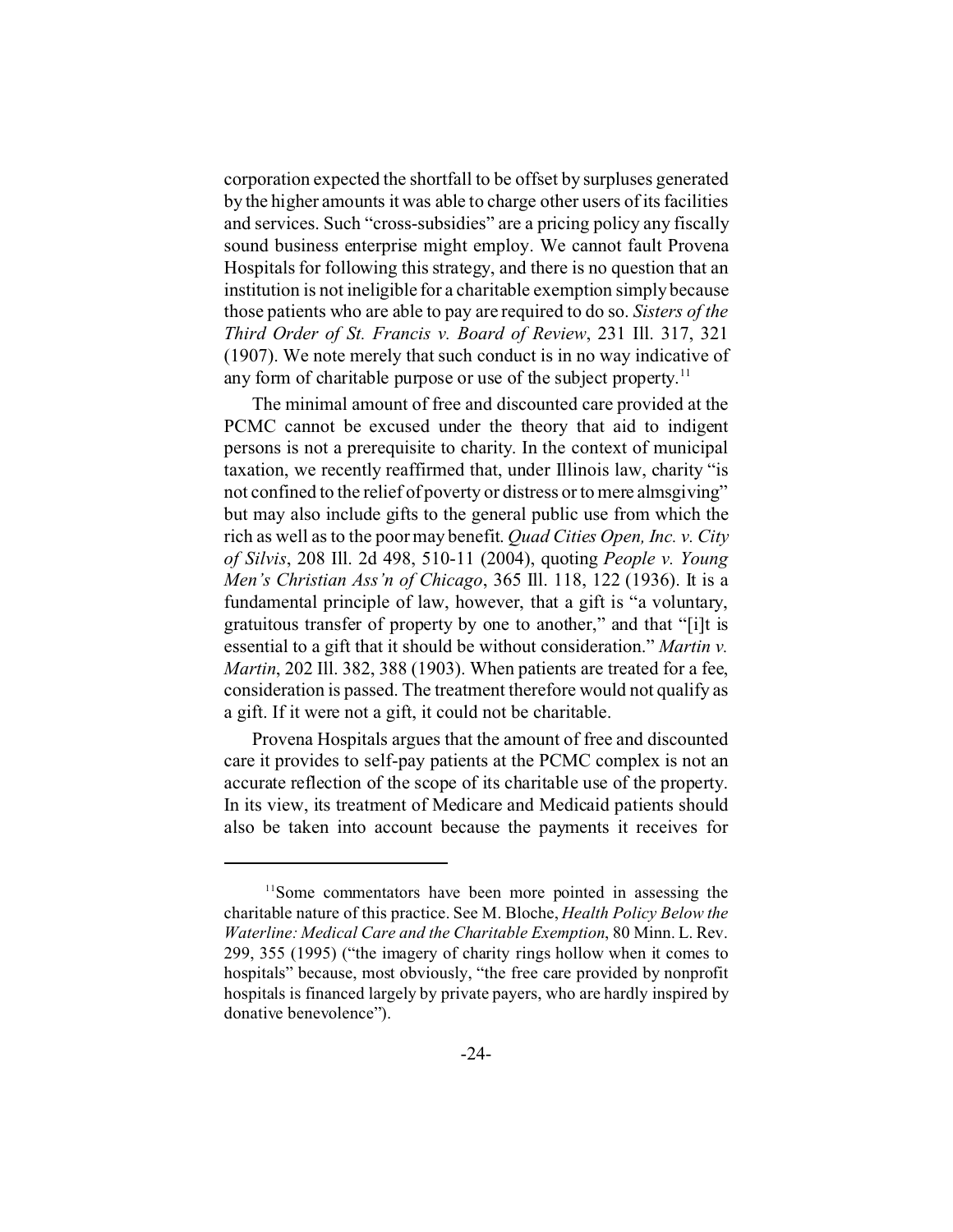treating such patients do not cover the full costs of care. As noted earlier in this opinion, however, participation in the Medicare and Medicaid is not mandatory. Accepting Medicare and Medicaid patients is optional. While it is consistent with Provena Hospitals' mission, it also serves the organization's financial interests. In exchange for agreeing to accept less than its "established" rate, the corporation receives a reliable stream of revenue and is able to generate income from hospital resources that might otherwise be underutilized. Participation in the programs also enables the institution to qualify for favorable treatment under federal tax law, which is governed by different standards.

Mindful of such considerations, our appellate court has held that discounted care provided to Medicare and Medicaid patients is not considered charity for purposes of assessing eligibility for a property tax exemption. See *Riverside Medical Center v. Department of Revenue*, 342 Ill. App. 3d at 610; see also *Alivio Medical Center v. Department of Revenue*, 299 Ill. App. 3d at 651-52 (charitable real estate exemption denied to medical center where, *inter alia*, most of the center's revenue was derived from patient fees and the majority of those fees were Medicaid payments). Similarly, the Catholic Health Association of the United States, one of the signatories to a friend of the court brief filed in this case in support of Provena Hospitals, does not include shortfalls from Medicaid and Medicare payments in its definition of charity. Provena Health itself adopted this view. The consolidated financial statements and supplementary information it prepared for itself and its affiliates for 2001 and 2002 did not identify any costs or charges incurred by PCMC in connection with subsidizing Medicaid or Medicare patients in its explanation of "charity care." That being so, it can scarcely complain that such costs and charges should have been included by the Department in evaluating Provena Hospitals' charitable contributions.<sup>12</sup>

 $12$ It would, in fact, be anomalous to characterize services provided to Medicare and Medicaid patients as charity. That is so because, as the Department correctly points out, charity is, by definition, a type of gift and gifts, as we have explained, must, by definition, be gratuitous. Hospitals do not serve Medicare and Medicaid patients gratuitously. They are paid to do so.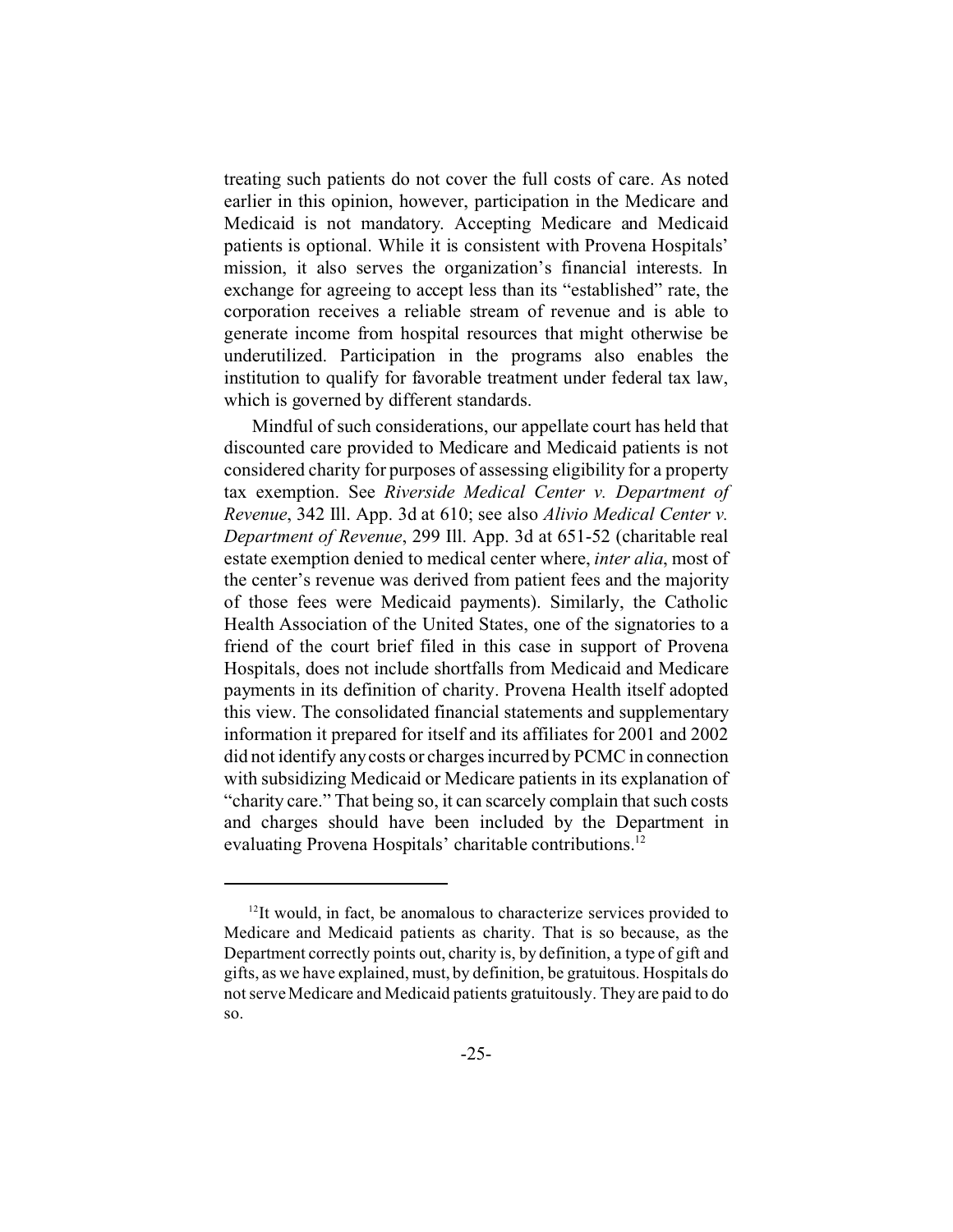Provena Hospitals asserts that assessment of its charitable endeavors should also take into account subsidies it provides for ambulance service, its support of the crisis nursery, donations made to other not-for-profit entities, volunteer initiatives it undertakes, and support it provides for graduate medical education, behavioral health services, and emergency services training. This contention is problematic for several reasons. First, while all of these activities unquestionably benefit the community, community benefit is not the test. Under Illinois law, the issue is whether the property at issue is used exclusively for a charitable purpose. $^{13}$ 

Provena Hospitals' decision to make charitable contributions to other not-for-profit entities does not demonstrate an exclusively charitable use of the PCMC complex. Indeed, it tells us nothing about the use of the property at all. It is relevant only with respect to the question of how Provena Hospitals elected to disburse funds generated by the facility. That, however, is not dispositive. The critical issue is the use to which the property itself is devoted, not the use to which income derived from the property is employed. See*City of Lawrenceville v. Maxwell*, 6 Ill. 2d 42, 49 (1955); see also *People ex rel. Goodman v. University of Illinois Foundation*, 388 Ill. 363,

<sup>&</sup>lt;sup>13</sup>Illinois' charity requirements distinguish our property tax exemption standards from the requirements a hospital must meet in order to qualify for tax-exempt status under the Internal Revenue Code. When the Medicare and Medicaid programs were being established in the late 1960s, there was concern that many hospitals would lose their federal tax exempt status because there would no longer be sufficient demand for charity care to satisfy IRS requirements. In response, the IRS loosened its previous standards, under which hospitals were required to provide financial assistance to those who could not afford to pay for services, and began to measure a hospital's eligibility for tax exemption by utilizing other "community benefit" factors. Adoption of this community benefit standard "abandoned charity care as the touchstone of exemption at the federal level." See 37 Loy. U. Chi. L.J. at 497. Illinois has not adopted this approach. Although our General Assembly now requires certain hospitals in Illinois to file annual "community benefits plans" with the Illinois Attorney General's office (see 210 ILCS 76/1 *et seq* (West 2006)) that requirement is not part of the Property Tax Code and does not purport to alter Illinois law with respect to property tax exemptions.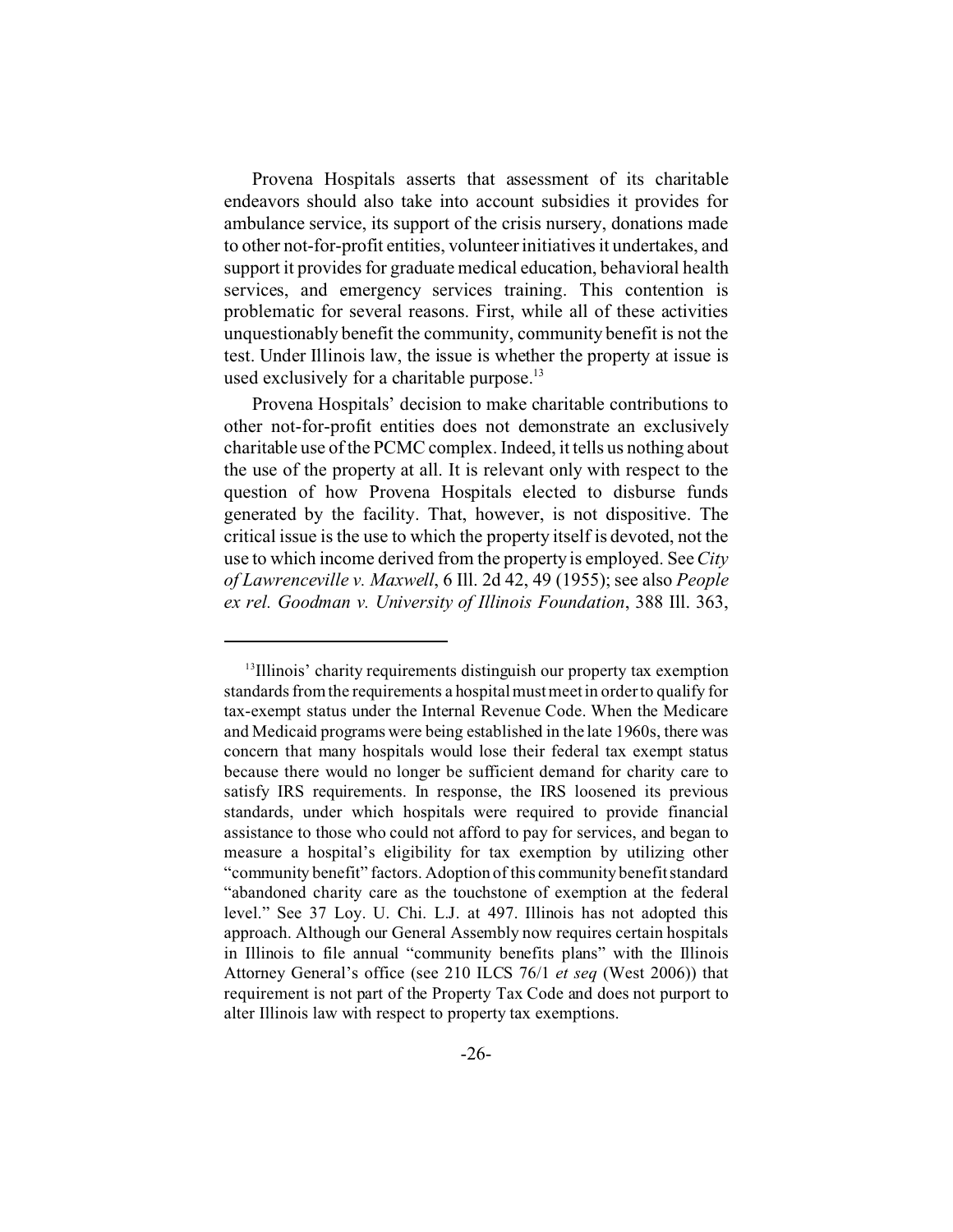374 (1944) ("the test [is] the present use of the property rather than the ultimate use of the proceeds derived from the property sought to be exempted"). $^{14}$ 

With respect to the ambulance subsidy, the costs for most patients who were transported by ambulance appear to have been covered by third-party insurers. The deficit claimed by Provena may therefore result primarily from the reduced rates insurers are allowed to pay, something which clearly would not qualify as charitable in nature. How much, if any, is attributable to free or discounted service provided to those who could not afford to pay is not apparent from the record.<sup>15</sup> We further note (1) that there is no evidence that any of the 43 parcels for which an exemption is sought was ever used directly or indirectly for the ambulance service, and (2) that the ambulance service provided noncharitable benefits to the institution. It complemented PCMC's emergency room, which it was required by law to provide and which was operated by a for-profit corporation, and enhanced PCMC's ability to fill its beds and cover its fixed costs.

The volunteer classes and services cited by Provena Hospitals included such items as free health screenings, wellness classes, and classes on handling grief. Again, while beneficial to the community, they were not necessarily charitable. Private for-profit companies frequently offer comparable services as a benefit for employees and customers and a means for generating publicity and goodwill for the organization.<sup>16</sup>

The behavioral health subsidy listed by Provena Hospitals

<sup>&</sup>lt;sup>14</sup>Even as to the nature of Provena Hospitals, the donations tell us little. Charitable contributions, after all, can be made by anyone. They are not the exclusive or even the primary domain of charitable organizations.

<sup>&</sup>lt;sup>15</sup>We do know from testimony presented by PCMC's chief financial officer at the administrative hearing that none of it involved Medicaid or Medicaid patients.

<sup>&</sup>lt;sup>16</sup>That such programs can serve as an effective advertising tool was well understood by PCMC's management, which explained that part of the reason for the programs they offered was to let the community know "where they can go for services if they need more health care."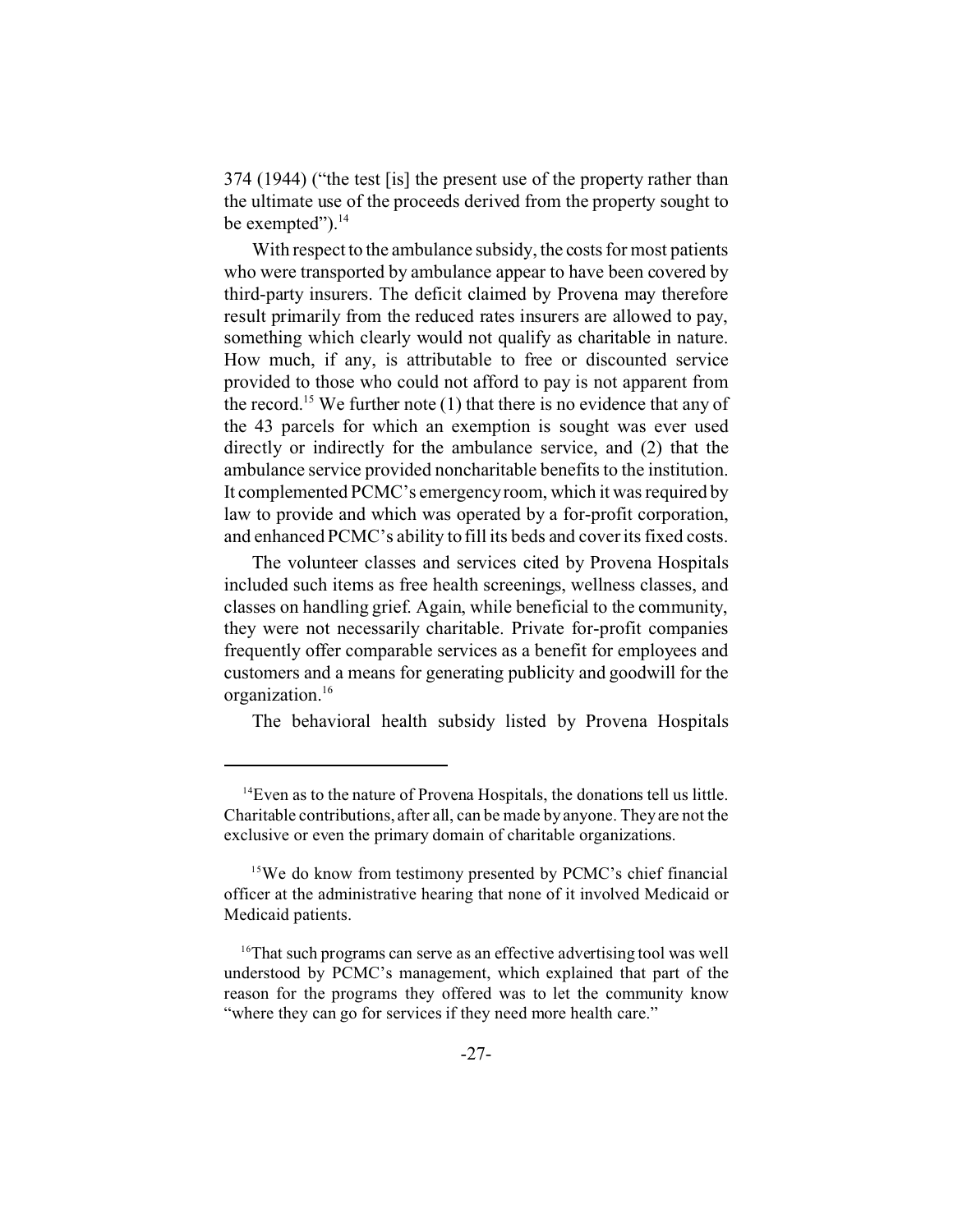involved operation of two shelters, one primarily for adult men and the other for runaway teens. These shelters do not appear to have been located on the PCMC complex, and the connection between the medical services offered at PCMC and the operation of the shelters was not explained. So far as we can tell, the only relationship between the PCMC complex and the shelters is that PCMC's owner helped support the shelters financially. As in the case of donations to other charitable organizations, however, that does not demonstrate that the subject property is used exclusively for charitable purposes.

The amount Provena Hospitals devoted to emergency medical services suffers from similar problems. These services, which were described as training "prehospital responders and providers in how to most effectively respond to patients in need as they are responding and transporting those patients to the hospital," are furnished to "about 175 different agencies throughout Central Illinois." There is no indication that any of that training actually occurs on the premises of the PCMC complex. Indeed, from the record before us, we cannot tell whether any of this training even occurs in Champaign County.

Provena Hospitals' reliance on this expense is problematic for other reasons as well. None of the taxing bodies affected by the exemption sought by Provena here is claimed to be responsible for training health-care professionals, and they are certainly not responsible for training health-care professionals outside their jurisdictions. As a result, Provena Hospitals' decision to support this training does not relieve any of these taxing bodies of any burden they would otherwise be required to bear. Another key element for charity eligibility is therefore absent. We further note that the decision to train "prehospital responders and providers" is not necessarily altruistic. In a competitive health-care environment, it may be an effective means for increasing awareness of the hospital, encouraging others outside the immediate community to use its services.

Provena Hospitals' reliance on expenses associated with the medical residency program is also problematic. The record indicates that the program is run by the University of Illinois and that Provena Hospitals receives reimbursement for participating in it. Although the corporation apparently does not believe that the reimbursement covers the full actual costs of its affiliation with the residency program, PCMC's president and chief operating officer, who testified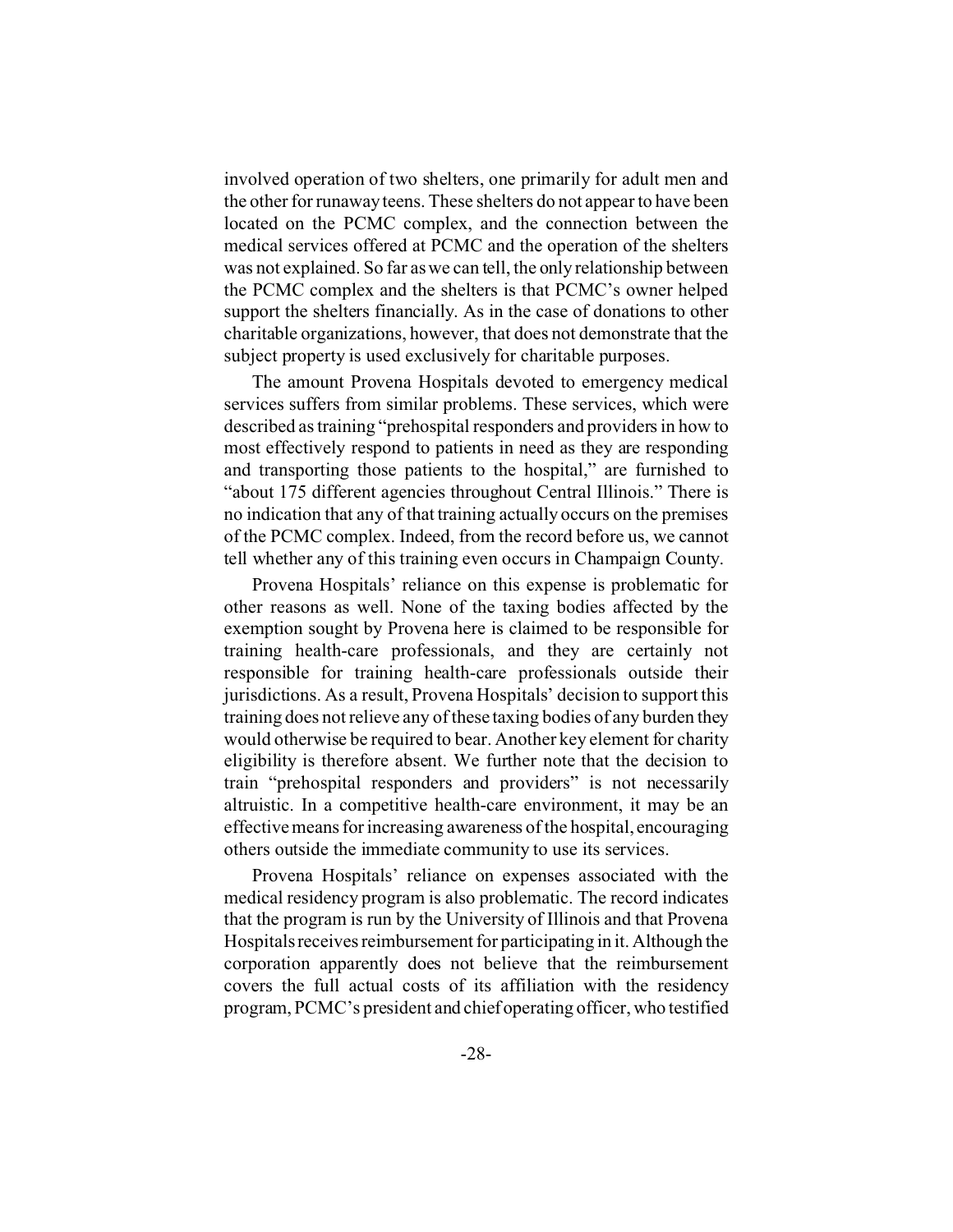about this item at the administrative hearing, did not explain how the claimed shortfall was computed. We note, moreover, that in addition to generating direct payments from the University, Provena Hospitals' participation in the program unquestionably adds to PCMC's prestige and enables it to supplement its medical staff with well-trained, if inexperienced, physicians. While we cannot exclude the possibility that there is some charity in this relationship, it is difficult to know in which direction such charity flows, from Provena Hospitals to the University of Illinois or vice versa.

That leaves only the \$25,851 Provena Hospitals attributes to crisis nursery services and support. The nursery services to which Provena Hospitals refers are provided by the Crisis Nursery in Urbana. Crisis Nursery is a separate not-for-profit entity. Although some PCMC employees serve on its board of directors, it has no corporate affiliation with PCMC or Provena Health. Crisis Nursery paid to construct the facilities it uses and maintains its own staff. The land on which its facilities are situated is, however, owned by Provena Health. Provena Health allows Crisis Nursery use of the land under a long-term lease for a nominal rent of \$1 per year. Provena also furnishes various in-kind services to the nursery including telephone service, utilities, building and grounds maintenance, laundry, meals, occasional medical consultations for children using the nursery, and meeting space at PCMC for meetings and other events. In addition, Provena Hospitals periodically helps sponsor fund raising events held by the Crisis Nursery.

As its name implies, the Crisis Nursery provides a temporary haven for young children whose families are experiencing some form of crisis. When parents reach the point, for whatever reason, that they are incapable of caring for their children or pose a threat to their children's well-being, the Crisis Nursery will take the child in temporarily. It sometimes also admits children when mothers who are making the transition from welfare to the work force need child assistance in order to manage their work schedules. The goal, always, is to protect children from situations in which they may be at heightened risk of abuse or neglect.

The Crisis Nursery is designed for infants and children up to age five. The facility allows children to stay overnight, if necessary, for up to three days, though longer stays are sometimes permitted. During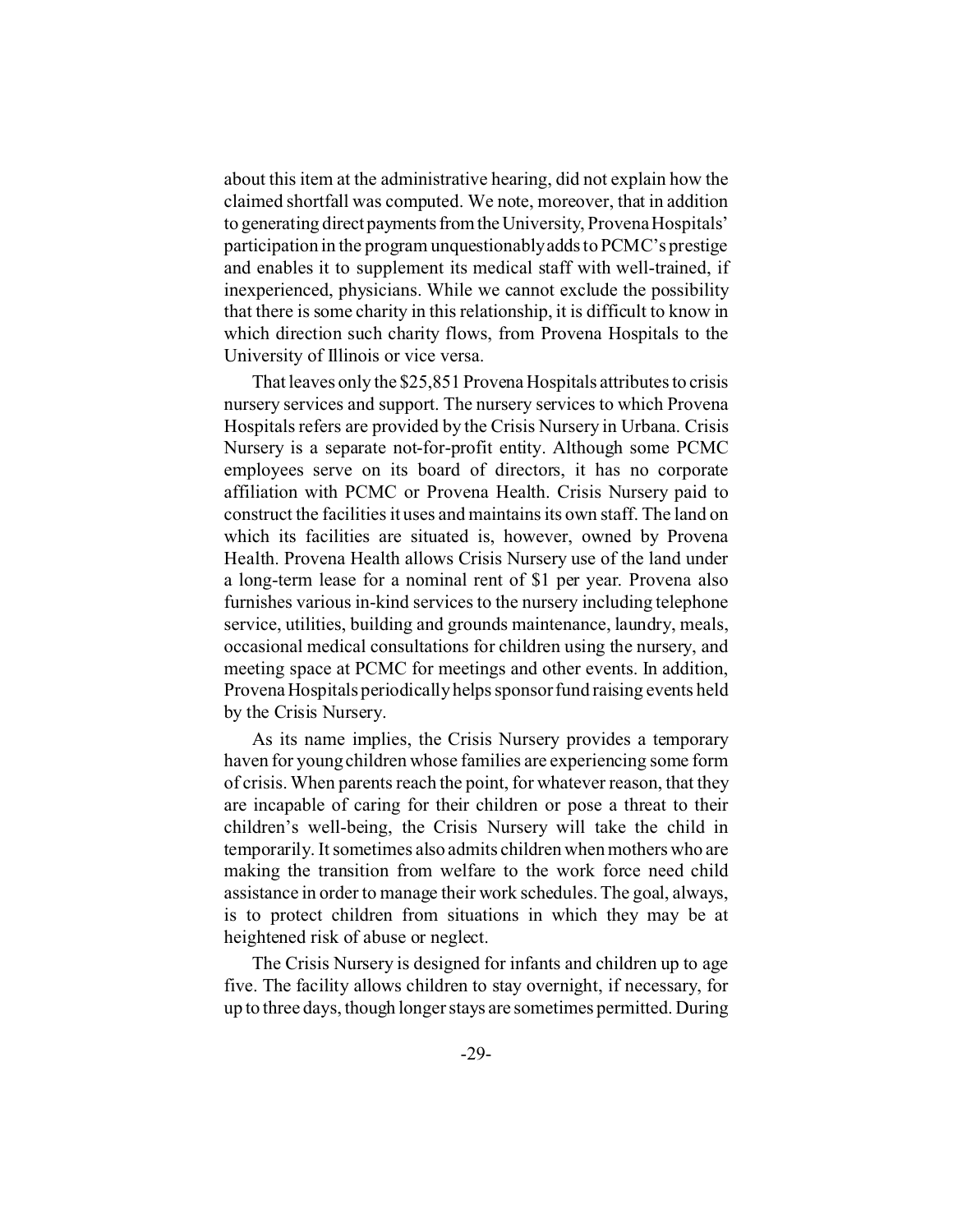these stays, the Crisis Nursery feeds and bathes the children and provides them with "developmentally appropriate activities." Postvisit family support services are offered in order to help improve parenting skills and stabilize children's home environments. The Crisis Nursery also serves as a conduit for various social services for poor families and children in need.

Of the 43 real estate parcels involved in this, the four utilized by the Crisis Nursery may have the strongest claim on being used exclusively for charitable purposes. Even if we assume an exclusive charitable use to have been established, however, it would not aid Provena Hospitals' position. Charitable use of these four parcels would not, under any legal theory, be sufficient to also confer a charitable exemption on the remaining 39 parcels comprising the PCMC complex. Moreover, even as to these four parcels, the claim for exemption must fail. That is so because a critical qualification for the exemption is absent. For the reasons set forth earlier in this opinion, Provena Hospitals, the actual owner of the four parcels, failed to meet its burden of establishing that it is a charitable institution. Without charitable ownership as well as charitable use, no exemption is permitted. The Department of Revenue was therefore correct when it denied Provena Hospitals' request for a charitable exemption as to any of the 43 parcels comprising the PCMC complex.

We likewise find no error in the Department of Revenue's rejection of Provena Hospitals' request for a religious exemption under section  $15-40(a)(1)$  of the Property Tax Code (35 ILCS  $200/15-40(a)(1)$  (West 2002)). To qualify for an exemption under that statute, the property in question must be used exclusively for religious purposes. There is no all-inclusive definition of religious purpose for tax cases. Whether an entity has been organized and operated exclusively for religious purposes is determined from its charter, bylaws, and actual method and facts relating to its operation. See *Fairview Haven v. Department of Revenue*, 153 Ill. App. 3d 763, 774 (1987), citing *Scripture Press Foundation v. Annunzio*, 414 Ill. 339, 349 (1953). As with the claim for a charitable exemption, it was Provena Hospitals' burden to show, by clear and convincing evidence, that it satisfied these requirements. As with its claim for a charitable exemption, it failed to do so.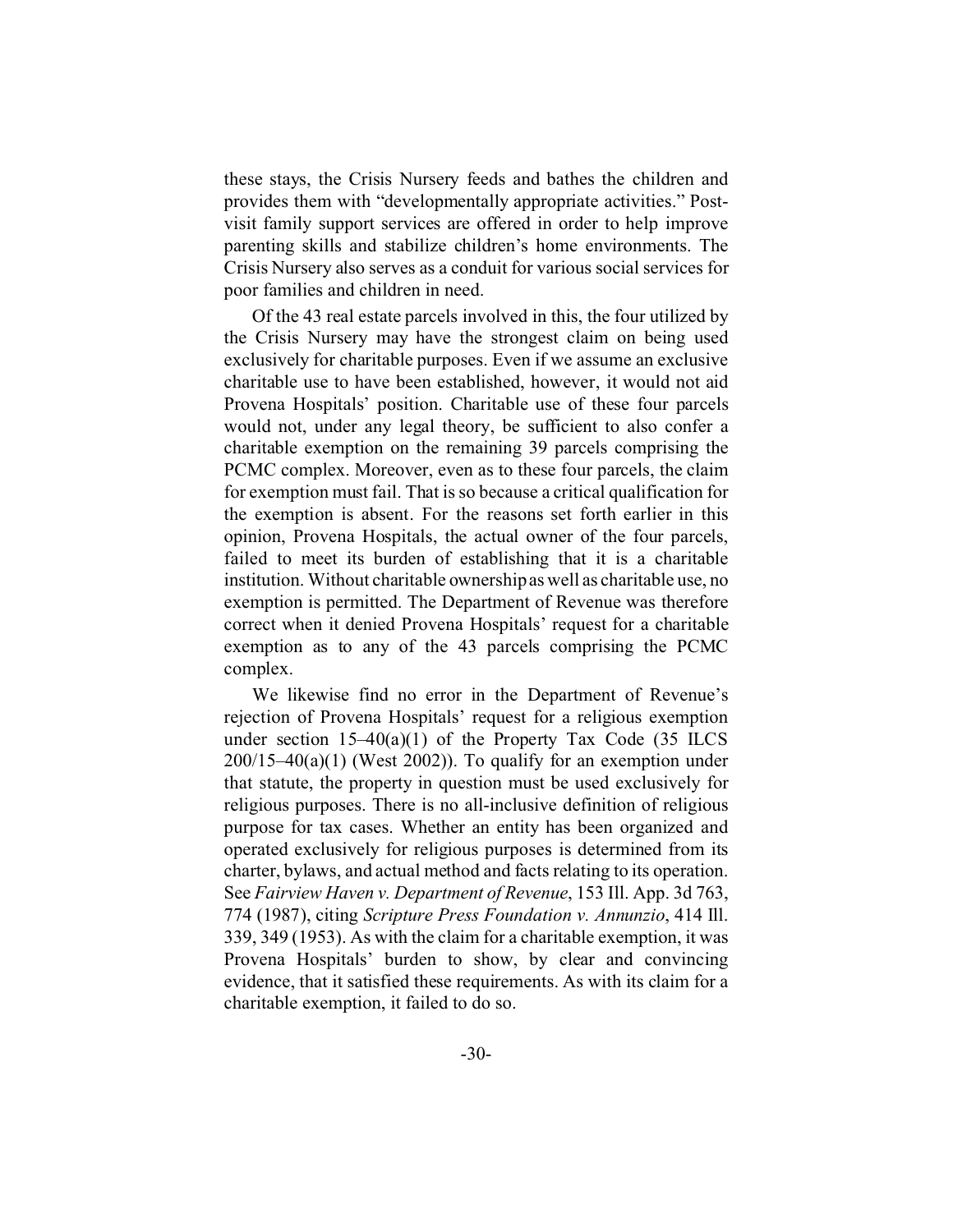Provena Hospitals' claim to a religious exemption is founded largely on the proposition that it is, itself, a ministry of the Catholic Church. A threshold problem with this argument is that the facts cited to support it pertain to PCMC, not Provena Hospitals. According to evidence presented in the administrative proceeding, which we cited earlier in this opinion, the articles of consolidation adopted when Provena Hospitals was formed state that its purpose is to "coordinate the activities ofProvena Hospitals' subsidiaries or other organizations that are affiliated with Provena Hospitals as they pursue their religious, charitable, educational and scientific purposes" and "to offer at all times high quality and cost effective healthcare and human services to the consuming public." While there is plainly a religious component to this mission, advancing religion is not identified as the corporation's dominant purpose.

Provena Hospitals suggests that we cure this evidentiary problem by imputing the religious values underlying the church's support of PCMC to Provena Hospitals itself. But we can no more do that than we could deem the corporation a charity based on what PCMC alone did. Such a course would require that we resolve facts and debatable questions in favor of exemption. The law requires just the opposite.

Even if Provena Hospitals could overcome this obstacle, its claim to a religious exemption for the 43 parcels at issue in this case would fail. Religious purpose is not determined solely by the professed motives or beliefs of the property's owner. A court must also take into account the facts and circumstances regarding how the property is actually used. See *People ex rel. McCullough v. Deutsche Evangelisch Lutherische Jehovah Gemeinde Ungeaenderter Augsburgischer Confession*, 249 Ill. 132, 136 (1911).As the appellate court recently observed, intentions are not enough. We must ask whether, in actuality or practice, the building is used primarily for a religious purpose. "In a sense, everything a deeply devout person does has a religious purpose," the court explained,

> "[b]ut if that formulation determined the exemption from property taxes, religious identity would effectively be the sole criterion. A church could open a restaurant, for instance, and because waiters attempted to evangelize customers while taking their orders, the restaurant would be exempt. But the operation of a restaurant is not necessary for evangelism and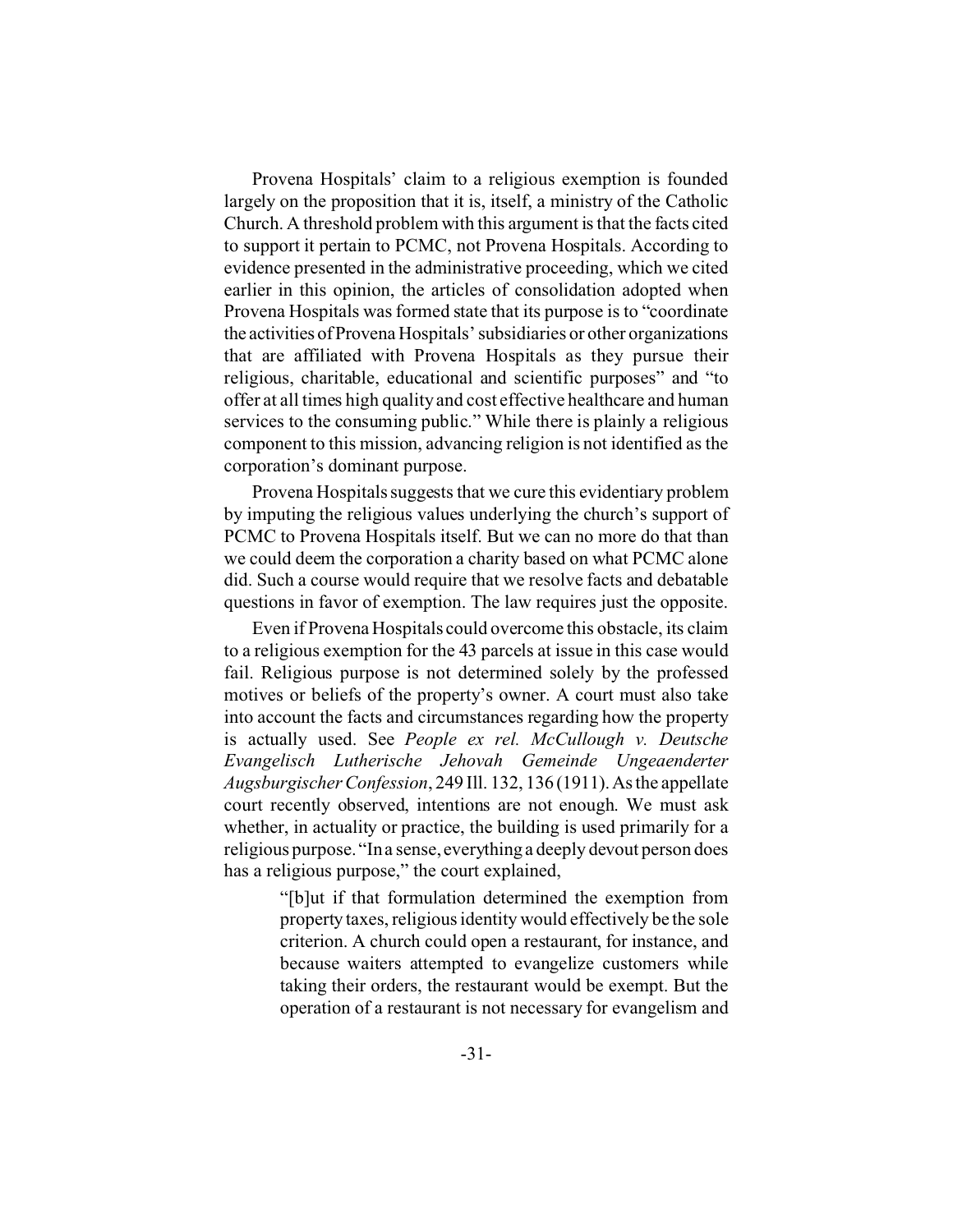religious instruction, although, like any other social activity, it can provide the occasion for those religious purposes." See *Faith Builders Church, Inc. v. Department of Revenue*, 378 Ill. App. 3d 1037, 1046 (2008) (denying a religious exemption for property used by a church group for a fee-based day-care center serving infants, toddlers and preschool children).

In this case, the record clearly established that the primary purpose for which the PCMC property was used was providing medical care to patients for a fee. Although the provision of such medical services may have provided an opportunity for various individuals affiliated with the hospital to express and to share their Catholic principles and beliefs, medical care, while potentially miraculous, is not intrinsically, necessarily, or even normally religious in nature. We note, moreover, that no claim has been made that operation of a fee-based medical center is in any way essential to the practice or observance of the Catholic faith.

Provena Hospitals argues that religious institutions alone have the right to assess the religious nature of their activities and that courts may not second-guess those assessments without violating constitutional guarantees regarding the free exercise of religion (see Ill. Const. 1970, art. I, §3; U.S. Const., amend. I). If Provena Hospitals' argument were valid, it would mean that the church rather than the judiciary is the ultimate arbiter of when and under what circumstances church property is exempt from taxation under the constitution and statutes of the State of Illinois. Provena Hospitals has not cited any authority to support such a claim, nor was it raised by Provena Hospitals in its petition for leave to appeal. It is therefore not properly before us. See *Vine Street Clinic v. HealthLink, Inc*., 222 Ill. 2d 276, 301 (2006); *People v. Whitfield*, 228 Ill. 2d 502, 509 (2007).

## **CONCLUSION**

For the foregoing reasons, the Department of Revenue properly denied the charitable and religious property tax exemptions requested by Provena Hospitals in this case. The judgment of the appellate court reversing the circuit court and upholding the Department's decision is therefore affirmed.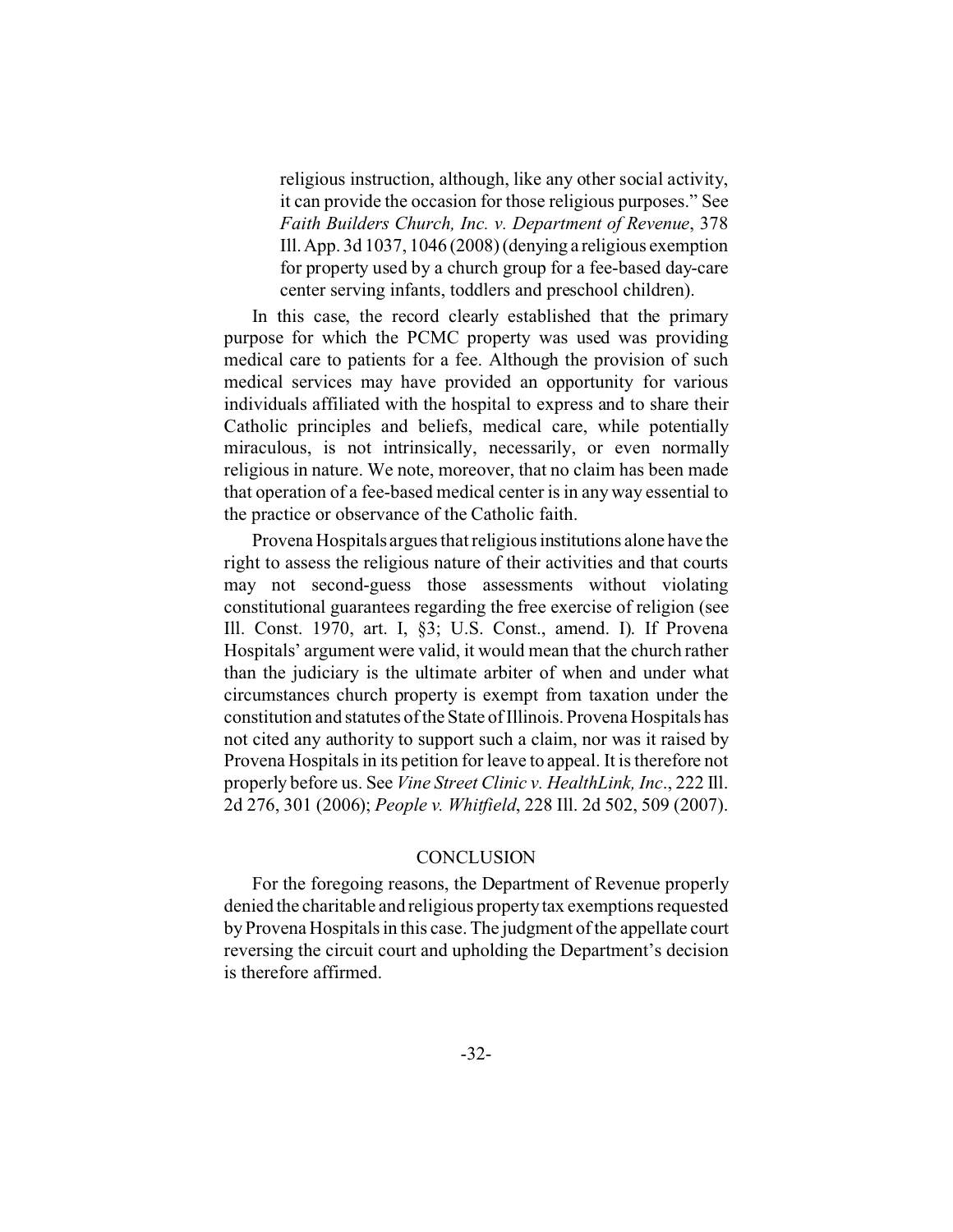JUSTICES KILBRIDE and GARMAN took no part in the consideration or decision of this case.

JUSTICE BURKE, concurring in part and dissenting in part:

I join that portion of the plurality opinion affirming the Director's decision that Provena failed to demonstrate it was a charitable institution based on the inadequacy of the record in this case. Slip op. at 16-18.

I also join that portion of the plurality opinion affirming the Director's decision that Provena failed to demonstrate it was entitled to a religious exemption based again on the lack of sufficient evidence in the record. Slip op. at 30-32.

I write separately, however, because I cannot join that portion of the plurality opinion addressing charitable use.

Without citation to authority, the plurality holds that Provena Hospital's use of the property in 2002 was not a "charitable use" because the charity care provided was *de minimus*. Specifically, the plurality concludes that "there was ample support for the Department of Revenue's conclusion that Provena failed to meet its burden of showing that it used the parcels in the PCMC complex actually and exclusively for charitable purposes. As our review of the undisputed evidence demonstrated, both the number of uninsured patients receiving free or discounted care and the dollar value of the care they received were *de minimus*." Slip op. at 21. I disagree with this rationale. By imposing a quantum of care requirement and monetary threshold, the plurality is injecting itself into matters best left to the legislature.

The legislature did not set forth a monetary threshold for evaluating charitable use. We may not annex new provisions or add conditions to the language of a statute.*Hines v. Department of Public Aid*, 221 Ill. 2d 222, 231 (2006). Yet, this is exactly what the plurality does. The Michigan Supreme Court in *Wexford Medical Group v. City of Cadillac*, 474 Mich, 192, 713 N.W.2d 734 (2006), aptly set out this principle. In *Wexford*, the court held that "there can be no threshold [dollar amount of free medical services provided] imposed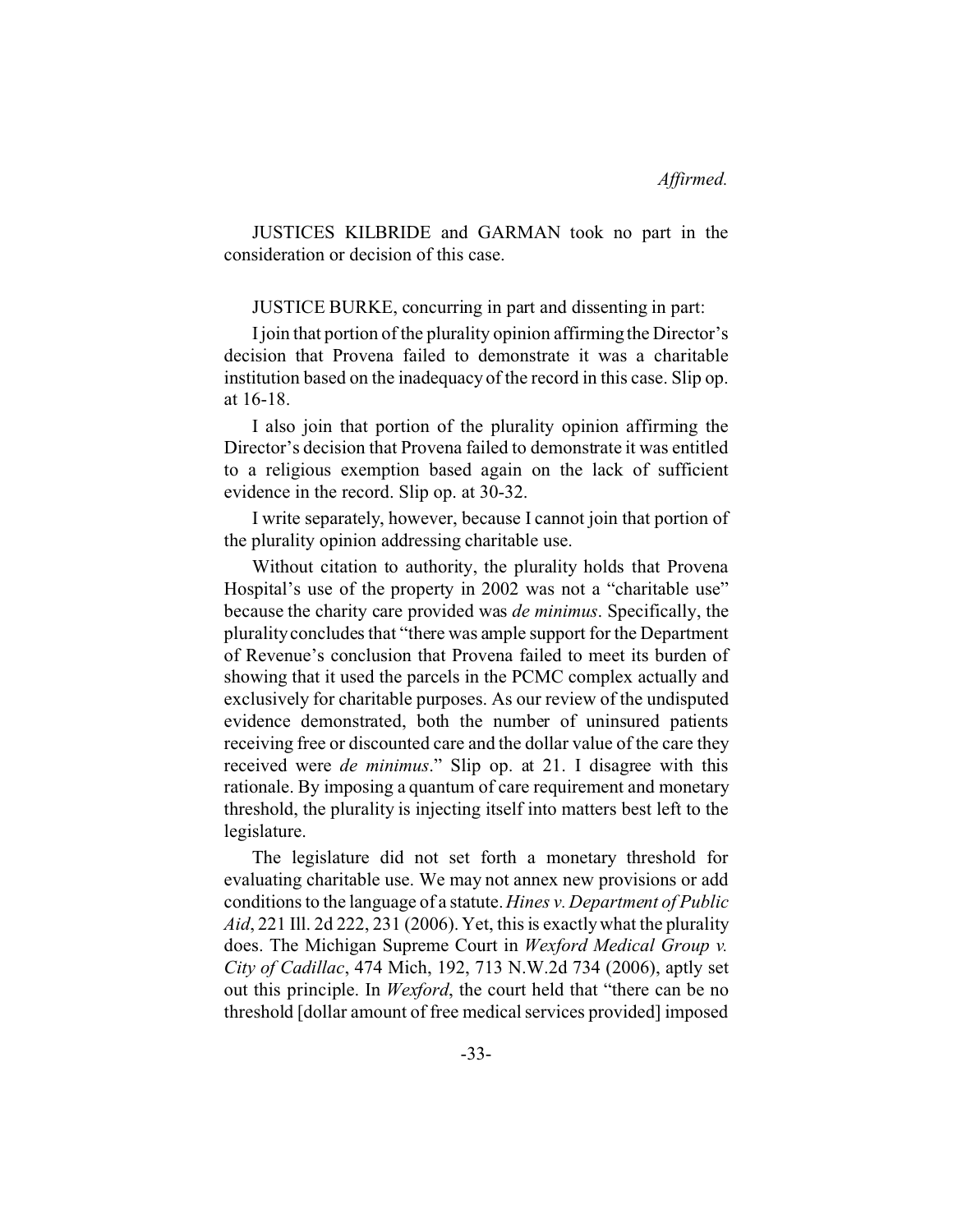under the statute. The Legislature provided no measuring device with which to gauge an institution's charitable composition, and we cannot presuppose the existence of one. To say that an institution must devote a certain percentage of its time or resources to charity before it merits a tax exemption places an artificial parameter on the charitable institution statute that is unsanctioned by the Legislature." *Wexford*, 474 Mich. at 213, 713 S.W.2d at 745.

Not only did the *Wexford* court reject a monetary threshold because it was not provided for in the statute, the court also believed it would be unwise to impose such a requirement, finding that such a requirement "would be, by its very nature, quite arbitrary." *Wexford*, 474 Mich. at 213, 713 S.W.2d at 745. In addition, the court stated:

> "As petitioner aptly pointed out, there are multiple reasons why inventing legislative intent in this regard would be ill-advised and most unworkable. In fact, the difficulties with formulating a monetary threshold illuminate why setting one is the Legislature's purview, not the courts'. To set such a threshold, significant questions would have to be grappled with. For instance, a court would have to determine how to account for the indigent who do not identify themselves as such but who nonetheless fail to pay. A court would have to determine whether facilities that provide vital health care should be treated more leniently than some other type of charity because of the nature of its work, or even if a health care provider in an underserved area, such as petitioner, is more deserving of exemption than one serving an area of lesser need. A court would need to consider whether to premise the exemption on whether the institution had a surplus and whether providing below-cost care constitutes charity. Clearly, courts are unequipped to handle these and many other unanswered questions. Simply put, these are matters for the Legislature." *Wexford*, 474 Mich. at 214, 713 S.W.2d at 745-46.

The *Wexford* court concluded: "[I]t does not follow that an institution must present evidence of a particular level of charitable care because there is no such threshold level contained in the statute. And we refuse to create one." (Emphasis omitted.) *Wexford*, 474 Mich. at 220, 713 S.W.2d at 748.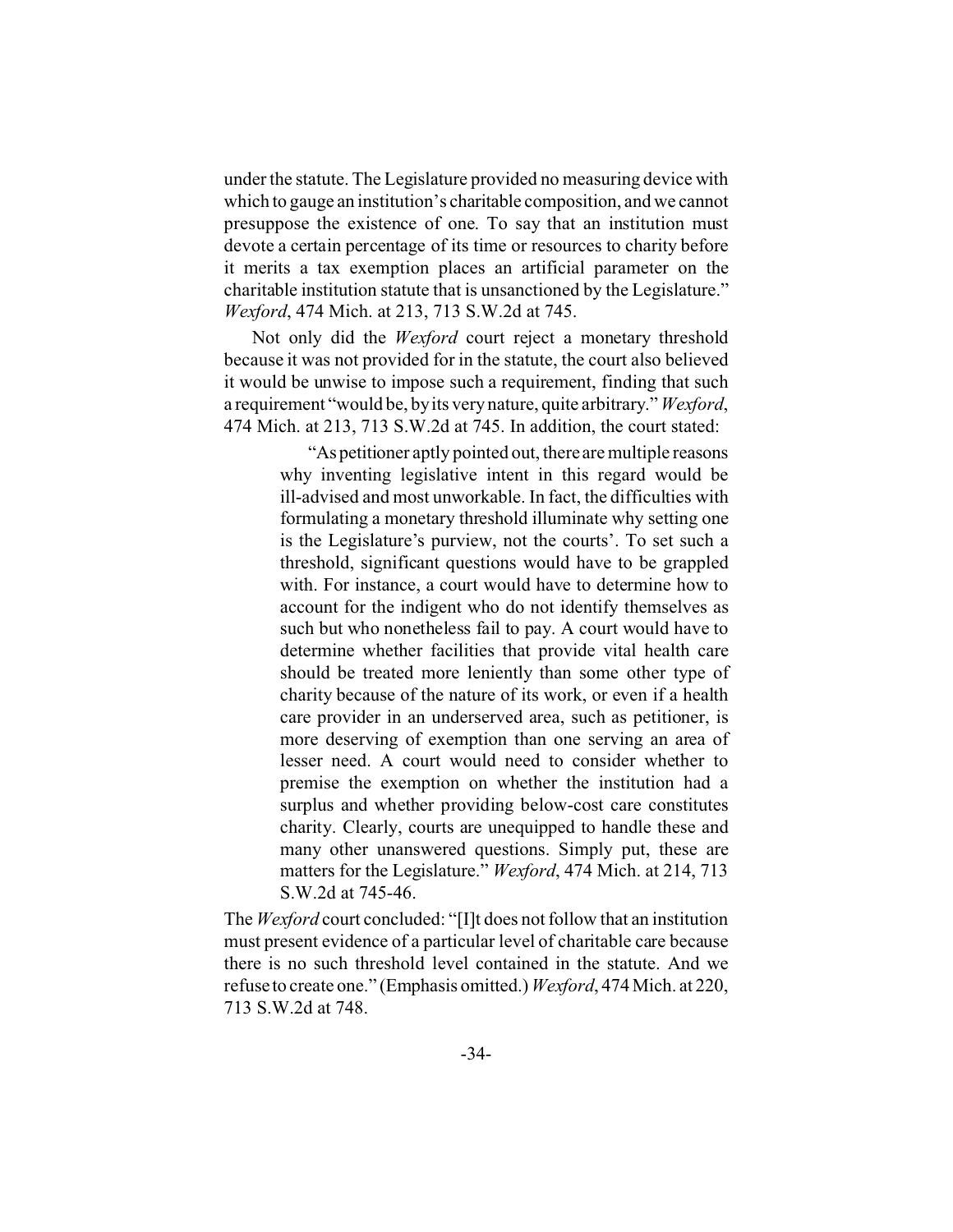Similarly, in *Medical Center Hospital of Vermont, Inc. v. City of Burlington*, 152 Vt. 611, 566 A.2d 1352 (1989), the Vermont Supreme Court, in rejecting the taxing authority's argument that the amount of free care dispensed must exceed revenues, concluded there was nothing in any Vermont case that required an institution to dispense *any* free care to qualify as charitable for purposes of the charitable property tax exemption. *Medical Center Hospital of Vermont*, 152 Vt. at 616, 566 A.2d at 1354. In fact, the court had previously held that " '[t]he fact that none of its patients are cared for without charge does not deprive [an institution] of its charitable feature.' [Citation.]" (Emphasis omitted.) *Medical Center Hospital of Vermont*, 152 Vt. at 616, 566 A.2d at 1355. The court further concluded, "[T]his state has never required a certain percentage of free care to be rendered before finding an organization to be a tax-exempt charity \*\*\*." *Medical Center Hospital of Vermont*, 152 Vt. at 616, 566 A.2d at 1355. The court declared: "In our opinion, pegging charitability to a stated amount of free care rendered would not be workable in determinating an organization's taxable status. Instead, uncertainty would reign \*\*\*." *Medical Center Hospital of Vermont*, 152 Vt. at 616, 566 A.2d at 1355. Rather, "[t]he better inquiry, it seems to us, is the one used by the trial court in this case: whether health care was made available by the plaintiff to all who needed it, regardless of their ability to pay." *Medical Center Hospital of Vermont*, 152 Vt. at 617, 566 A.2d at 1355.

In addition to the difficulties in formulating a monetary threshold pointed out by the *Wexford* court, the *Medical Center* court noted another problem that would be encountered if a quantum approach is imposed–uncertainty. Specifically, taxability would necessarily be determined on a year to year basis, depending upon economic factors which are not in the control of an organization. *Medical Center Hospital of Vermont*, 152 Vt. at 617, 566 A.2d at 1355. The court stated: "As plaintiff pointed out at trial, if the economy in the Burlington area were to fall off dramatically and unemployment to soar, fewer people would be covered by health care insurance through employers and, consequently, more free care would be rendered to those in need. Should the economy make a turnaround the following year, the amount of free care given might fall again should unemployment levels drop." *Medical Center Hospital of Vermont*,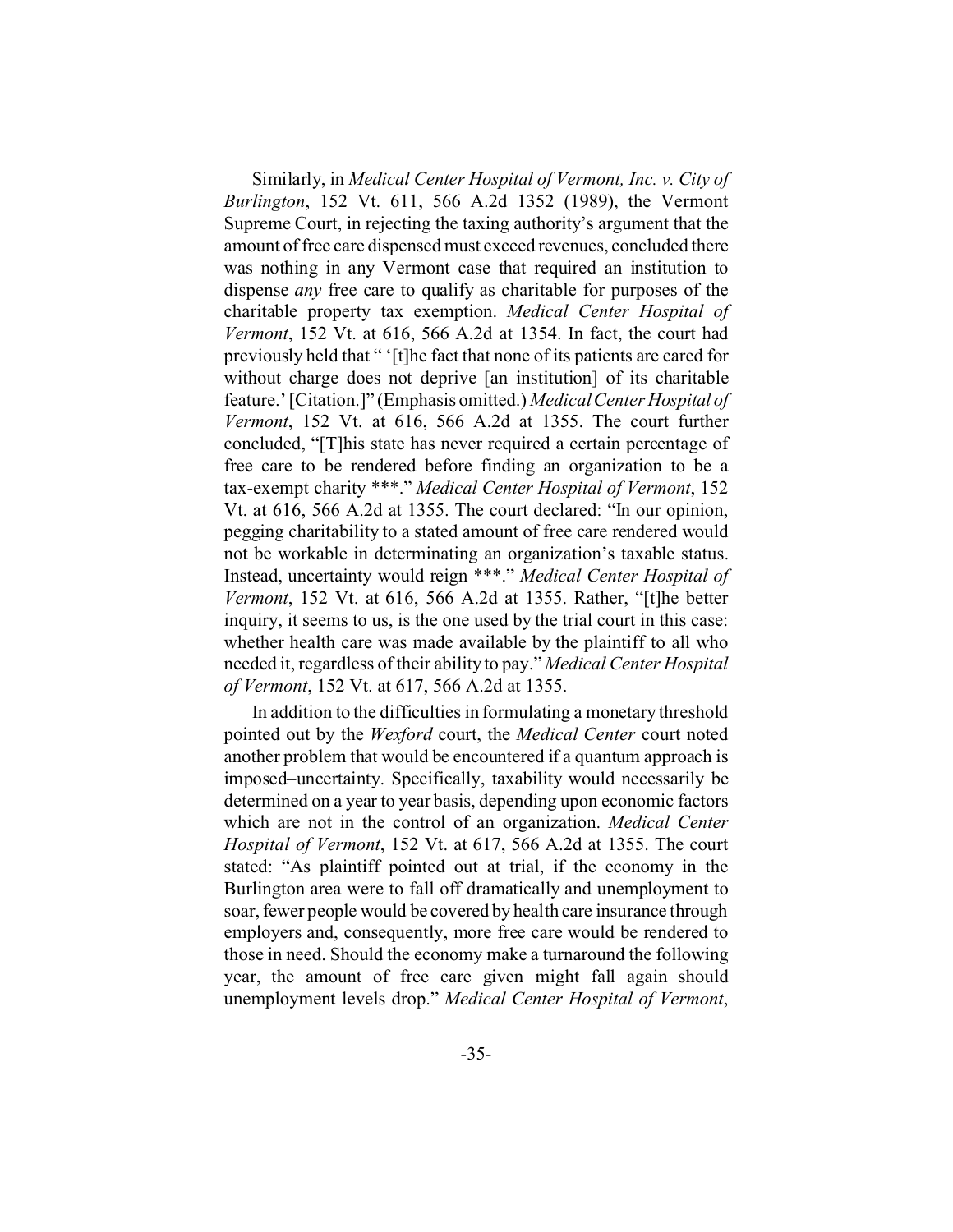152 Vt. at 617 n.3, 566 A.2d at 1355 n.3. See also *City of Richmond v. Richmond Memorial Hospital*, 202 Va. 86, 90, 116 S.E.2d 79, 81- 82 (1960) ("A tax exemption cannot depend upon any such vague and illusory concept as the percentage of free service actually rendered. This would produce chaotic uncertainty and infinite confusion, permitting a hodgepodge of views on the subject. Thus there would be no certainty nor uniformity in the application of the section involved").

I find these authorities persuasive. I do not believe this court can, under the plain language of section 15–65, impose a quantum of care or monetary requirement, nor should it invent legislative intent in this regard. Setting a monetary or quantum standard is a complex decision which should be left to our legislature, should it so choose. The plurality has set a quantum of care requirement and monetary requirement without any guidelines. This can only cause confusion, speculation, and uncertainty for everyone: institutions, taxing bodies, and the courts. Because the plurality imposes such a standard, without any authority to do so, I cannot agree with it.

I also disagree with the plurality's conclusion that Provena Hospitals was "required to demonstrate that its use of the property helped alleviate the financial burdens faced by the county or at least one of the other entities supported by the county's taxpayers." Slip op. at 20 n.10. Alleviating some burden on government is the reason underlying the tax exemption on properties, not the test for determining eligibility. Despite acknowledging this (slip op. at 19-20), the plurality converts this rationale into a condition of charitable status. I neither agree with this, nor do I believe that Provena Hospitals failed to show it alleviated some burden on government.

In *Wexford*, the court, similar to the plurality, defined charity as:

" '[Charity] \*\*\* [is] a gift, to be applied consistently with existing laws, for the benefit of an indefinite number of persons, either by bringing their minds or hearts under the influence of education or religion, by relieving their bodies from disease, suffering or constraint, by assisting them to establish themselves for life, or by erecting or maintaining public buildings or works or otherwise lessening the burdens of government.' " *Wexford*, 474 Mich. at 211, 713 N.W.2d at